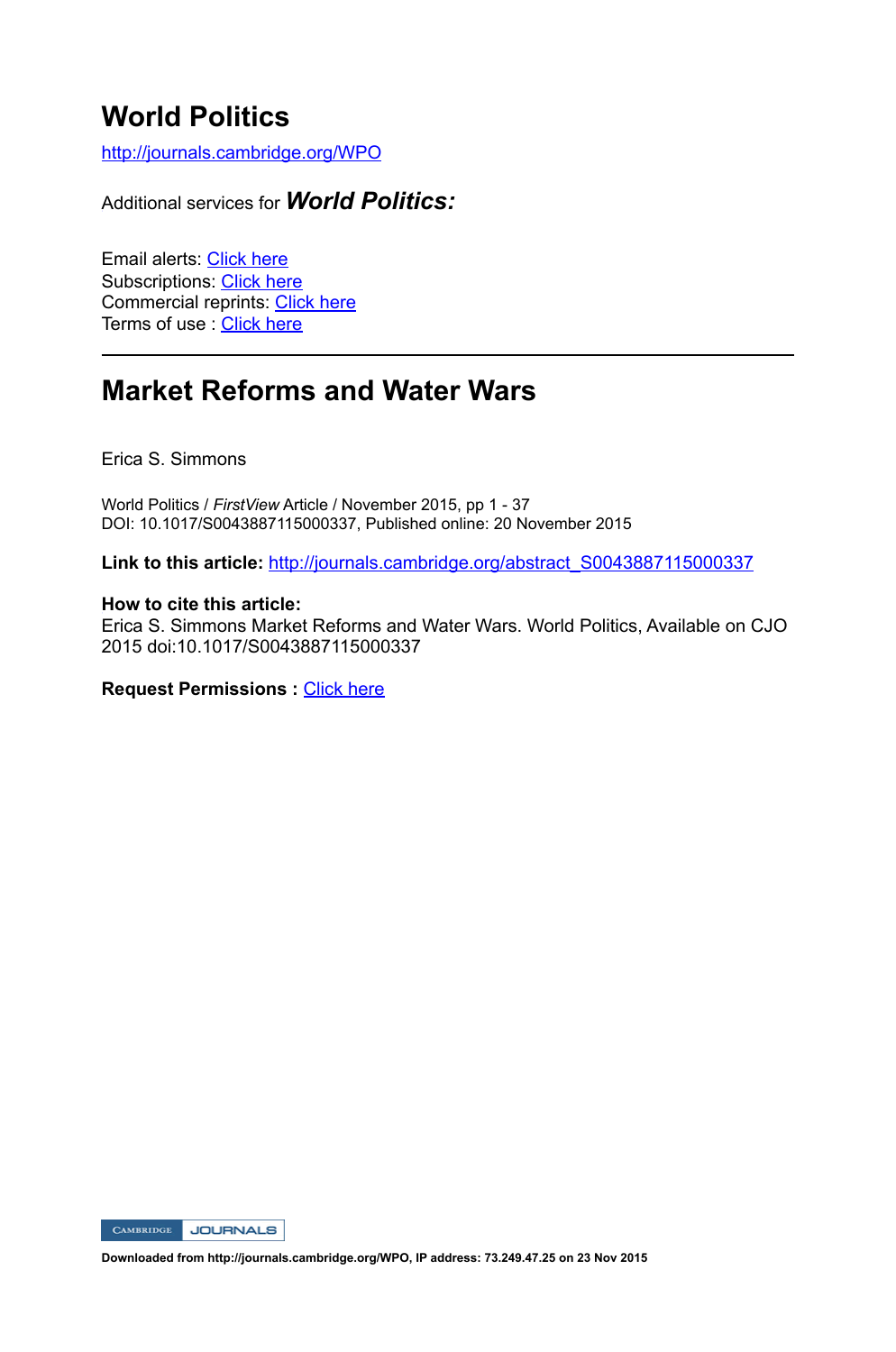# Market Reforms and WATER WARS

## By Erica S. Simmons\*

DURING the past thirty years, market-oriented economic reforms have swept much of the globe. Privatizations, free-trade agreements, the elimination of subsidies, and cuts in social safety nets have dominated economic policy agendas. Some communities have met increasing marketization with relative quiescence; some have voiced opposition along occupational or ethnic lines; and still others have come together across long-standing cleavages to mount widespread, broad-based movements in protest. Some scholarship expects a failure to mobilize in the face of market reforms, emphasizing the disorganizing, weakening, and/or atomizing effects of market-oriented economic policies on social movement or civil society organizations.<sup>1</sup> Other approaches argue that market reforms can serve to repoliticize citizens.<sup>2</sup> Neither perspective offers a fully satisfying account of the varied responses to such reforms. Understanding when and where resistance arises, when and where it does not, and what this resistance might be expected to look like remains underdeveloped.

This article asks two questions: (1) How can we better understand when marketization will or will not prompt resistance? And (2) when people do mobilize, why are some movements broad-based while others draw on particular segments of society? I argue that these questions

\* I thank Celeste Arrington, Diego Ayo, Elisabeth Clemens, John Comaroff, Katherine Cramer, Carlos Crespo Flores, Santiago Daroca Oller, Timothy Pachirat, Sarah Parkinson, Kenneth Roberts, Frederic Schaffer, Rachel Schwartz, Dan Slater, Mariela Szwarcberg, Sidney Tarrow, Brianne Walsh, Lisa Wedeen, Deborah Yashar, attendees at the George Washington University Comparative Politics Workshop, the editors of *World Politics*, and the anonymous reviewers for their helpful assistance, comments, and feedback during the research and/or writing process. José Luis Enríquez provided valuable research assistance. I am grateful to the Fulbright Commission, the Tinker Foundation, the Mellon Foundation, the University of Chicago, and the Graduate School at the University of Wisconsin– Madison for financial support at various stages in the research and writing process. Earlier versions of this article were presented at the Latin American Studies Association annual congress and the American Political Science Association annual meeting.

1 For example, Oxhorn and Ducatenzeiler 1998; Agüero and Stark 1998; Kurtz 2004; Auyero 2007.

2 For example, Edelman 1971; Polanyi 2001; Arce and Bellinger 2007; Silva 2009.

*World Politics,* 1–37 Copyright © 2015 Trustees of Princeton University doi: 10.1017/S0043887115000337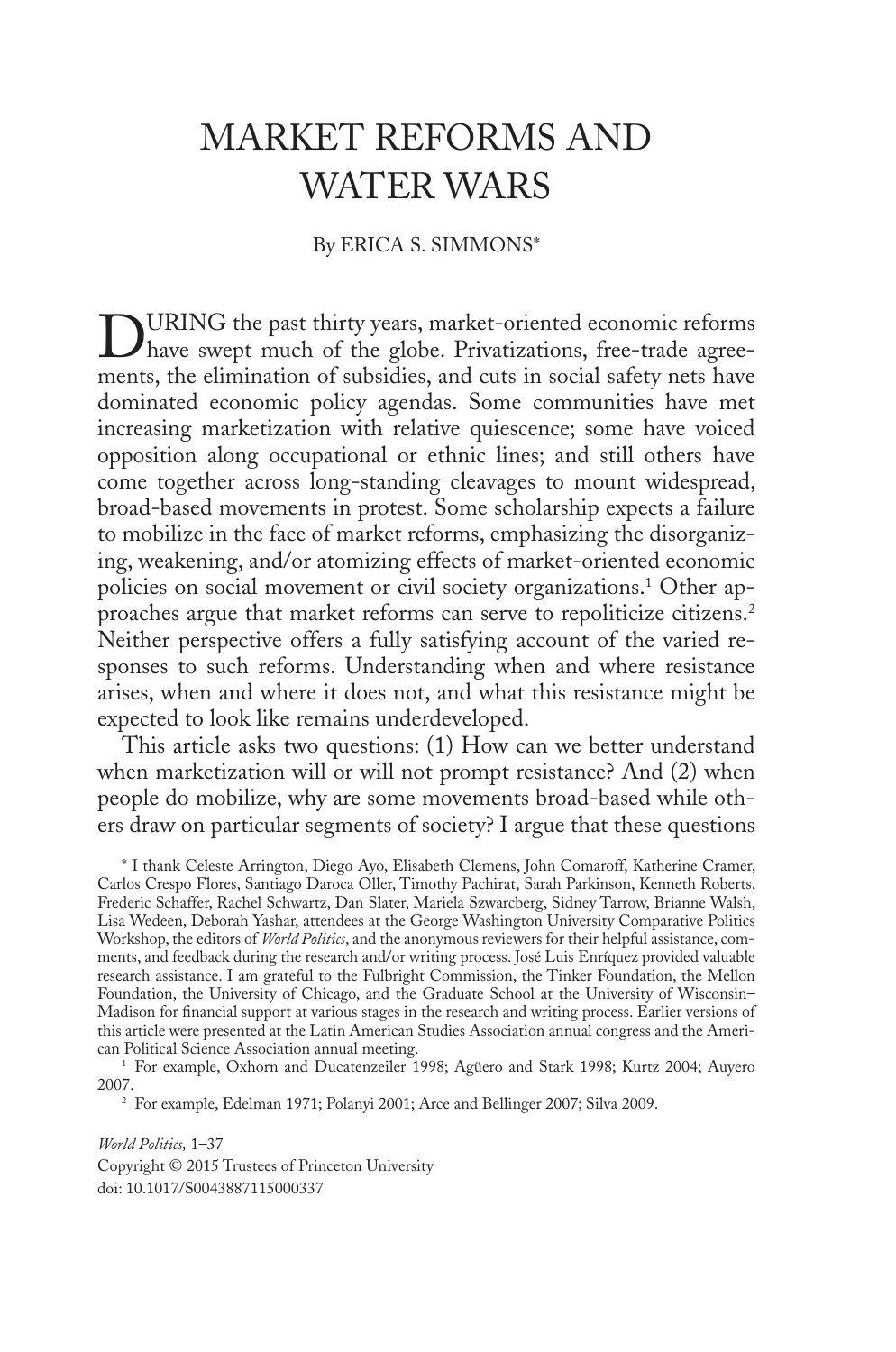can best be answered by focusing not only on the political contexts and resources available to potential social movements, but also on what is perceived to be at stake during marketization. These perceptions influence mobilization processes and the kinds of groups available for mobilization. When people understand markets as threatening to material wellbeing as well as to widely shared community relationships, understandings, and commitments, heightened feelings of group belonging can contribute to broad-based mobilization. My approach is in line with efforts to focus attention on the mechanisms at work during contentious episodes<sup>3</sup> and to look to composite causal contingencies in mobilization processes.4 It is distinguished from dominant theorizing on social movements because it emphasizes the importance of the grievance,5 and in doing so helps to "pluralize understandings of the microfoundations of contentious politics."<sup>6</sup> It also builds on classic approaches to relationships between markets and mobilization,7 advancing them by explicitly incorporating actors' symbolic claims.

Economic relationships, processes, and practices cannot be divorced from the ideas with which they are imbued. Markets create very real material effects, but they are also constituted by the ideas we have about them and the ideas we have about the goods they regulate. Analysis of responses to marketization needs to incorporate the ways in which processes of grievance interpretation influence mobilization.8 Different material goods take on different meanings in different times and places, and those meanings influence whether or not people mobilize to oppose marketization and what that mobilization looks like.<sup>9</sup> Political context and resources undoubtedly play a role in mobilized responses to markets, but attention to the ways in which people interpret their social and economic worlds (and an understanding of the two as inextricably intertwined), can improve analysis of why some market reforms generate resistance and why that resistance looks the way it does.

This article looks at the way some goods help to produce or reproduce conceptions of community. It theorizes that these goods may serve as particularly powerful "mobilizing grievances,"10 creating the conditions

<sup>3</sup> For example, McAdam, Charles, and Tilly 2001.

<sup>4</sup> Lofland 1996; Loveman 1998.

<sup>&</sup>lt;sup>5</sup> See Simmons 2014 for a full discussion of a meaning-laden approach to grievances.

<sup>6</sup> Pearlman 2013.

<sup>7</sup> For example, Thompson 1971; Scott 1976; Polanyi 2001.

<sup>8</sup> Snow et al. 1986.

<sup>9</sup> Following John Comaroff, I take *meaning* to be "the economy of signs and symbols in terms of which humans construct, inhabit, and experience their social lives (and thus act in and upon the world)," cited in Wedeen 2009, 81–82. 10 Snow and Soule 2010.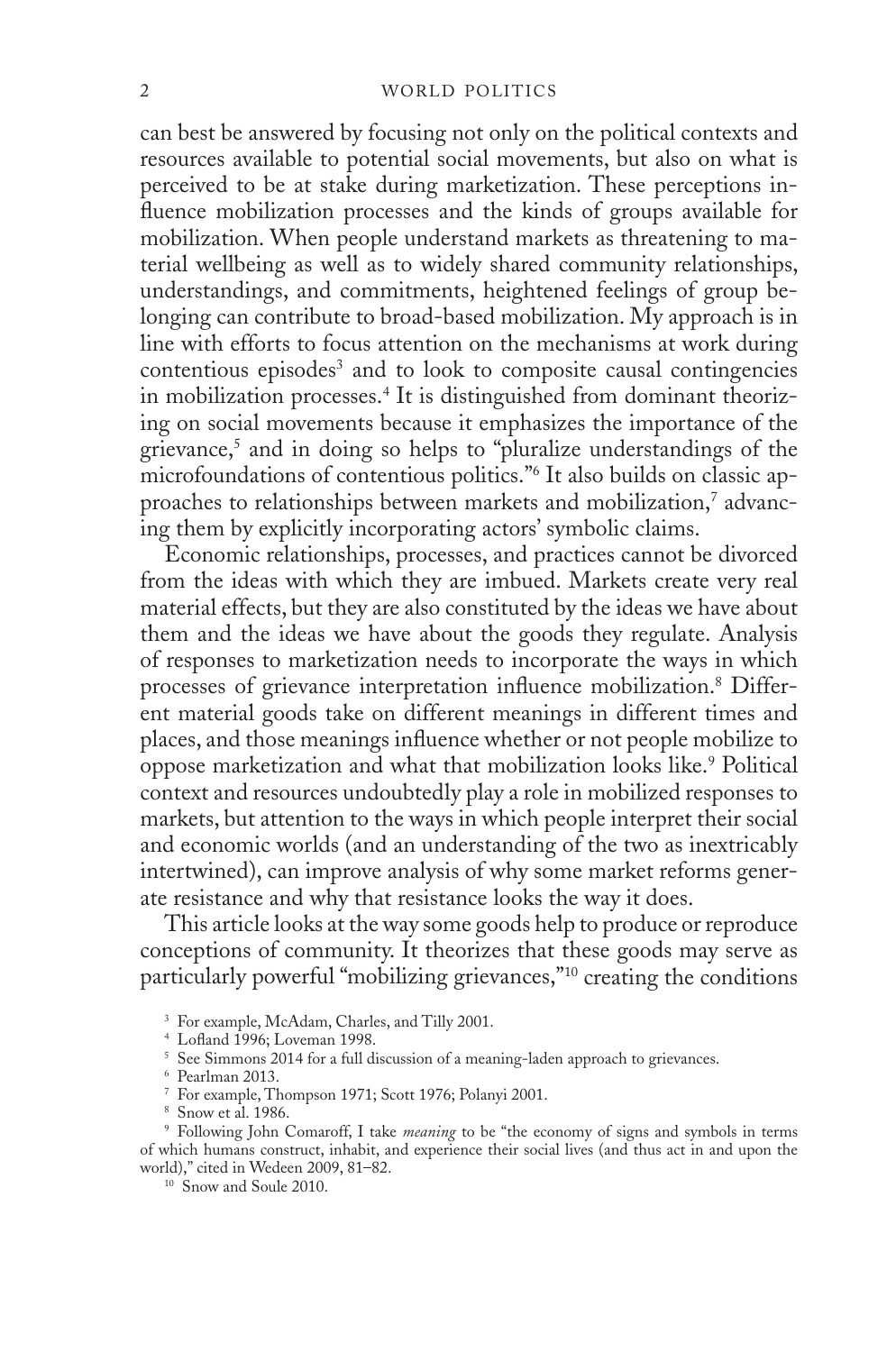of possibility for broad-based resistance. The article develops the argument through analysis of mobilizations against water privatization in the valley of Cochabamba, Bolivia, in 1999 and 2000—events that came to be known as the water wars.<sup>11</sup> The privatization contract brought Bolivians from every class, occupation, age, and ethnicity to the streets. Cochabambans for whom the average 60 percent rate increase for water due to privatization was an economic hardship joined others who could easily pay their increased bills and still others who were not connected to the municipal water network at all. Although market reforms in Bolivia began almost fifteen years earlier, and opposition to them was not new, the protests in Cochabamba grew to an unprecedented scope and scale. Mobilization cut across long-standing urban-rural divides as well as across preexisting class, sectoral, and ethnic cleavages. Why did this mass protest occur when it did, and why was it so diverse?

The Cochabamban case provides tools to develop new theoretical insights into why mobilization occurs when it does and why it takes the forms it does. This article focuses specifically on the emergence and composition of a movement in its early months. The first stages of resistance in Cochabamba show that what is being marketized matters for patterns of political protest. The case also suggests that to know what is getting marketized, the process needs to be embedded in its specific cultural context. It is impossible to understand the dynamic growth and broad-based composition of the resistance movement in Cochabamba without taking into account the ways in which water symbolized community for Cochabambans across social and economic classes, and how, as a result, privatization could be perceived as a threat to communities as small as neighborhoods and as large as the Bolivian nation. Highly localized perceptions of water intersected with insecurities rooted in marketization to help generate political resistance. What water meant to Cochabambans and in particular, the ways in which it indexed different, sometimes overlapping communities throughout the region, mattered in the mobilization process.

Analysis of the Cochabamba case does not provide sweeping general arguments that map neatly onto every instance of mobilization and quiescence in the face of market reforms. Indeed, part of what the case highlights is the ways in which responses to markets are highly conditional and contingent. But the case offers important theoretical insights that inform how patterns of resistance to mobilization are ex-

<sup>&</sup>lt;sup>11</sup> Some accounts of these events describe them as the "water war" in the singular. I adopt the plural "water wars" because there were multiple protest events in January, February, and April 2000, each of which can be understood as its own war. See Appendix 2 for a timeline.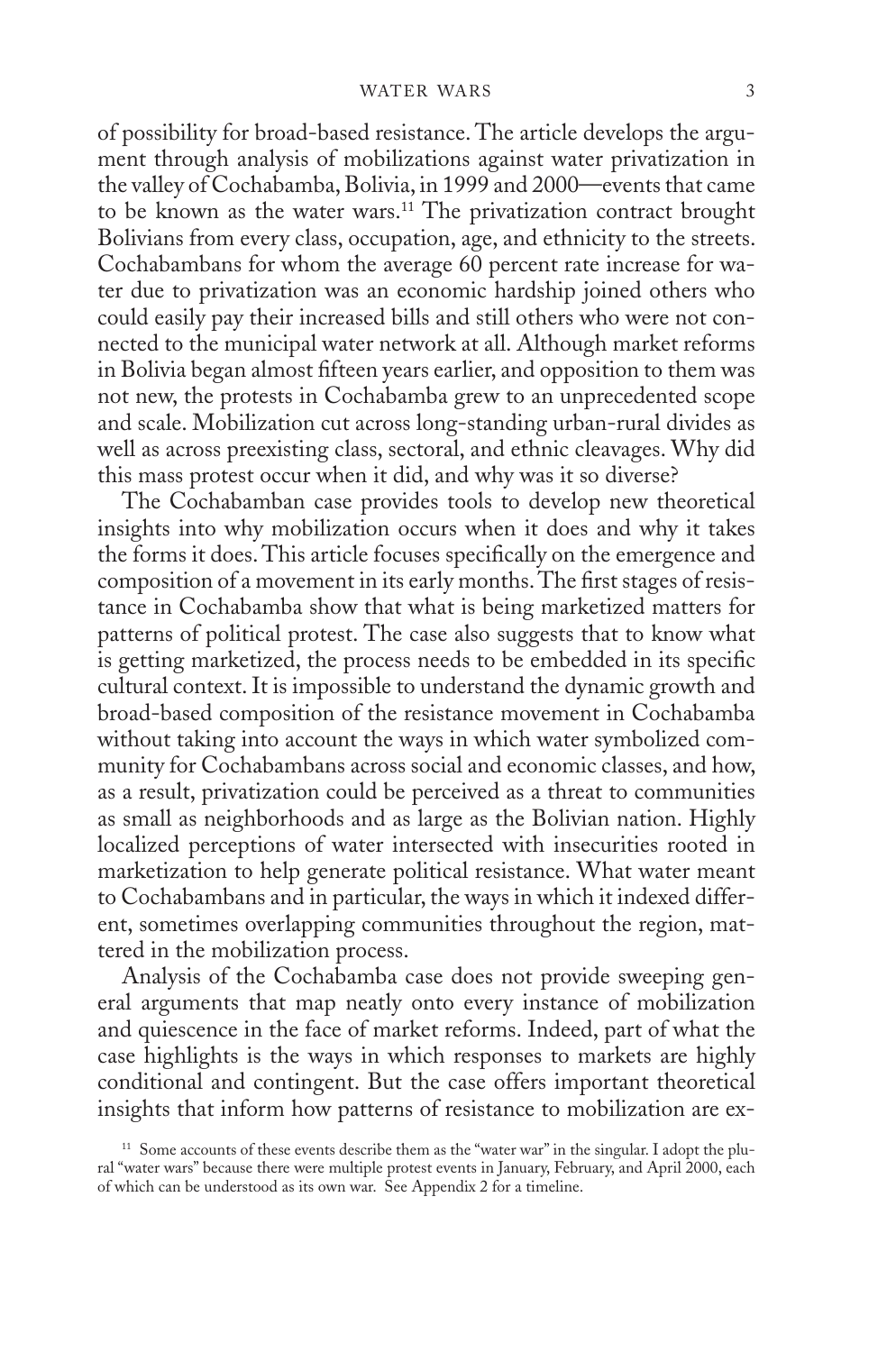#### 4 WORLD POLITICS

plained and understood. It allows us to explore the kinds of conditions under which surprising coalitions are forged and the ways in which the potentially atomizing effects of neoliberalism might be overcome. The case shows that to understand how and why people respond to markets the way they do, the material and the symbolic must be understood as inextricably intertwined.

## Conceptions of Community, Marketization, and Mobilization

The potential for theorizing connections between perceived community threats and mobilization is clear in cases as varied as antinuclear protests in the United States, indigenous mobilizations in Latin America, and uprisings in post-Mubarak Egypt. Rogers Brubaker urges us to understand these communities as a "category of practice" that does not always function with the attributes of a group.<sup>12</sup> Yet dramatic events can "galvanize group feeling, and ratchet up pre-existing levels of groupness."13 Marketization of a good that has come to symbolize community may tap into preexisting connections to particular groups and bring those connections to the fore, rendering them more powerful in the face of the market-driven threat.14

Market-oriented policy reforms might be understood as threats to a variety of different communities in a variety of ways. For example, markets can come with new citizenship regimes that directly threaten particular communities' practices of self-governance.15 They may also transform particular sectors of the economy and lead to perceptions of threat to community among the affected workers.16 These kinds of threats might prompt resistance limited to a particular category of identification or to a particular sector (for example, indigenous groups and miners, respectively). It is easy to grasp how the sale of the national mines might have been seen as a threat to understandings of self and community among Bolivian miners who mobilized as a result. A theoretical approach that focuses on the ways in which marketization is perceived as a threat to community may help us to better understand how and why some mobilizations draw primarily on one category of identification.

This approach can also help us to understand when market reforms

<sup>12</sup> Brubaker 2004.

<sup>13</sup> Brubaker 2004, 14.

<sup>&</sup>lt;sup>14</sup> Identifications are also often constructed and reproduced through the very act of participating in social mobilization (see, for example, Calhoun 1991; Gould 1995). 15 For example, Yashar 2005. 16 For example, Gill 2000.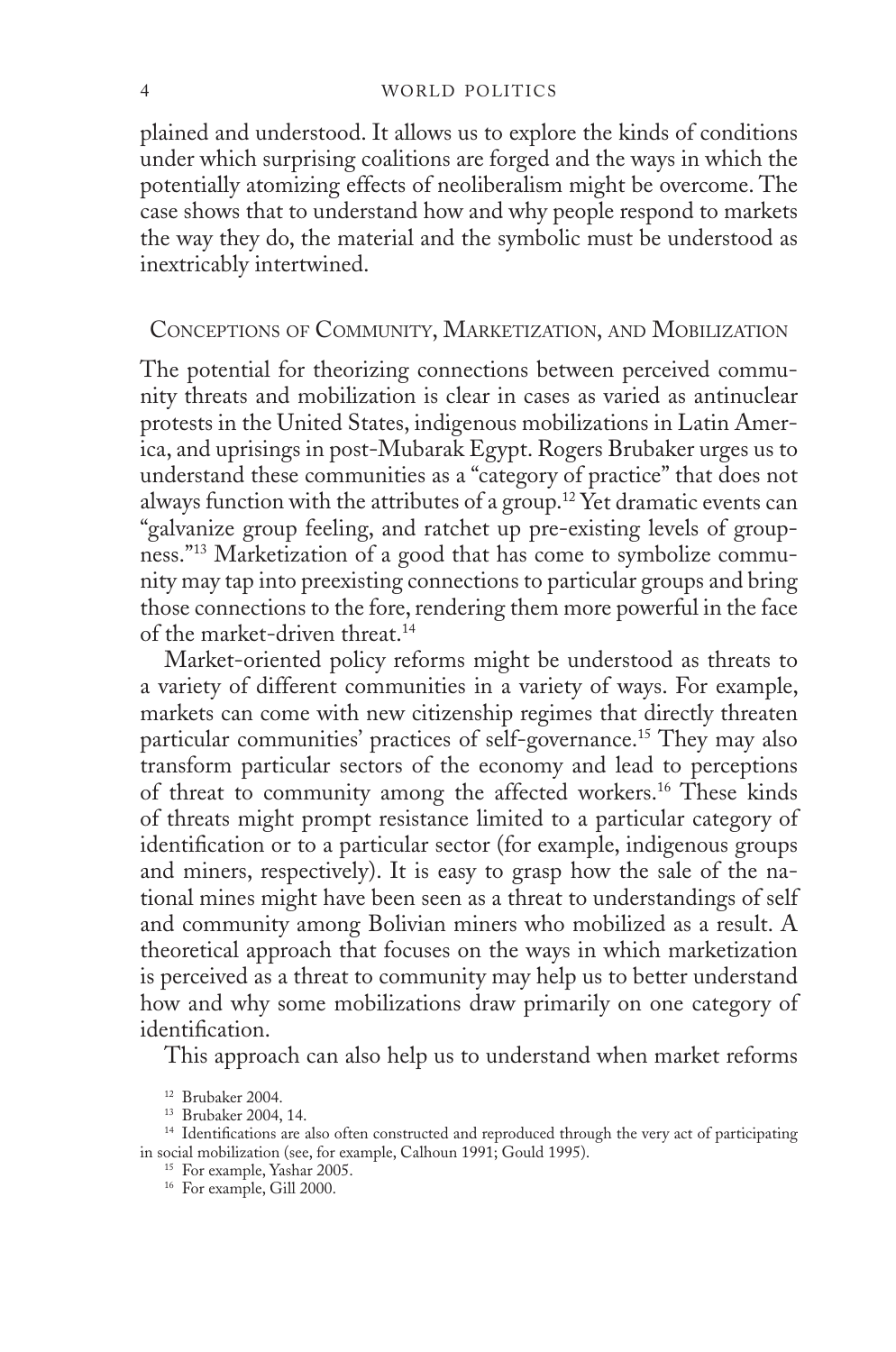might generate not just mobilization within a particular group, but also broad-based resistance—precisely the question that the Cochabamba case highlights. Some goods help to construct quotidian communities communities built on face-to-face, routine interactions where members know each other personally.17 The same goods might help to construct different kinds of quotidian communities throughout a particular region. In Cochabamba, quotidian communities emerged through efforts to secure a water supply to areas not connected to the municipal water network, through governance of irrigation systems, and through professional associations working to overcome regional shortages, to name a few. But even as they construct face-to-face communities, some goods also help to construct the "imagined communities" of nation, region, or ethnic group.18 These goods can serve as a symbol of national belonging, a vehicle through which particular regional identifications are reproduced, or as a way of indexing membership in an ethnic category of identification. In Cochabamba water symbolized region, nation, and Andean heritage, among other things. When whatever is being marketized symbolizes imagined and/or quotidian communities that reach beyond particular occupational, sectoral, or class categories, perceived threats to community can cross cleavages and create the conditions of possibility for broad-based mobilization.

This argument builds on Karl Polanyi's famous claim that commodification of the fundamental bases of production should result in the emergence of a "double movement"—a movement to protect citizens from the dangers of unregulated markets.19 At the core of the argument is Polanyi's concept of "embeddedness"—the idea that markets cannot be understood or analyzed as distinct from the communities in which they form. For Polanyi, "man's economy, as a rule, is submerged in his social relationships."20 When markets threaten those relationships, movements call on the state to intervene and regulate capitalism. Yet this kind of widespread mobilization was strikingly absent in the early decades of neoliberal reform.<sup>21</sup> Furthermore, even when mobi-

 $17$  Simmons 2014. The quotidian community concept has some resemblance to Ferdinand Tönnies' concept of "Gemeinschaft" insofar as the term refers to ties based on relationships developed through direct, person-to-person contact (Tönnies 1988). See also Gudeman 2001, 1, for a discussion of the ways in which economic practices help to create what he calls "on-the-ground associations" in addition to imagined solidarities. 18 Anderson 1991. Imagined communities are constituted by individuals who may never meet

one another face-to-face. They develop connections mediated by, for example in Anderson's argument, print capitalism, and have affinities for members even in the absence of direct, personal communication.

<sup>&</sup>lt;sup>19</sup> Polanyi 2001. Other authors have explored the connections between Polanyi's claims and resistance to market reforms in contemporary Latin America. In particular, see Silva 2009. 20 Polanyi 2001, 48.

<sup>21</sup> For example, Fraser 2013.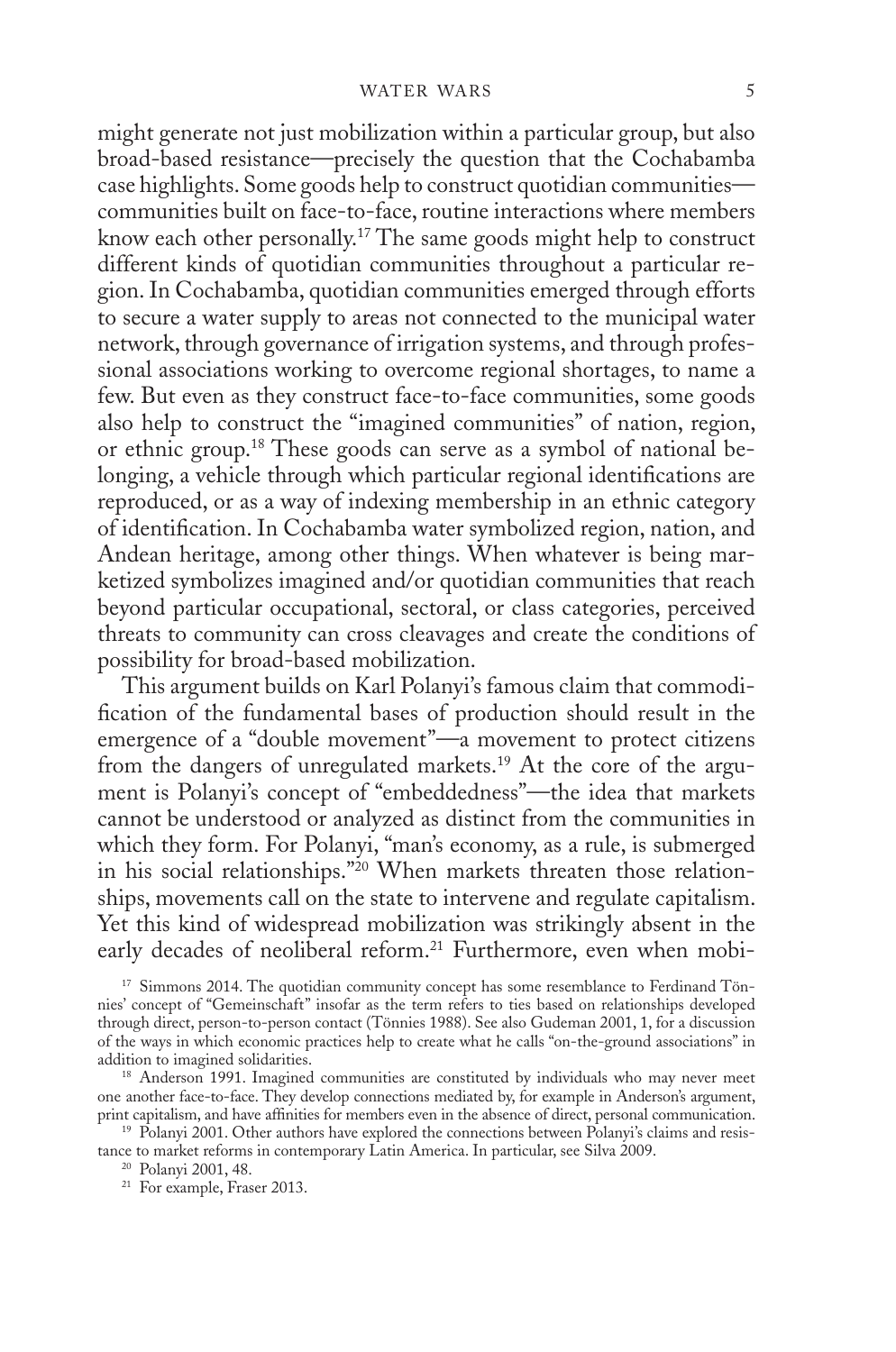lization took place it often looked decidedly different from Polanyi's double movement. The Cochabamba case presents a striking example. While the movement rejected placing control over water in the hands of a private company, it also explicitly rejected state interference in local affairs. Furthermore, organized labor—a central force in the double movements of Polanyi's argument—acted largely in cooperation with a host of other groups.

Yet Polanyi's insistence that markets be analyzed as socially embedded remains critical. Even as markets play a role in how goods are obtained or wages earned, consumption and labor practices remain highly social acts.<sup>22</sup> To understand contemporary mobilization processes, we need to embed markets in their social contexts. Although the workplace has not been rendered obsolete as a location of resistance, individuals and groups have discovered, created, and strengthened new forms of collective identification that serve as effective centers of protest in the context of a globalized, neoliberal world.<sup>23</sup> Communities are produced and conceptualized in new places and ways. When the factory falls away, it is logical to imagine that groups will find security in neighborhood-level relationships designed to provide for daily material and social needs, or in pride in national heritage or culture. When these (sometimes) newfound loci for collective identification are threatened by the unpredictability and insecurity of markets, resistance could be particularly powerful.

We know that in some cases markets have demobilized and fragmented labor and, more broadly, depoliticized and atomized society. But we also know that many populations have mobilized to fiercely resist neoliberal reforms. When we break from essentialist accounts of responses to neoliberal reforms, we can see how market liberalization might simultaneously demobilize and fragment popular sectors,<sup>24</sup> receive high levels of popular support,<sup>25</sup> and stimulate social protest in defense of popular interests.<sup>26</sup> The Cochabamba case helps to reconcile this long-standing debate by focusing us on the ways in which the effects of markets are contextual, conditional, and highly contingent. Certain types of grievances can become a focal point around which diverse social actors with widely varying interests can unite.<sup>27</sup> In places

<sup>&</sup>lt;sup>22</sup> Friedman 1990, 314, observes that "consumption within the bounds of the world system is always a consumption of identity, canalized by a negotiation between self-determination and the array

<sup>&</sup>lt;sup>23</sup> See Eckstein and Wickham-Crowley 2003.<br><sup>24</sup> For example, Kurtz 2004.<br><sup>25</sup> For example, Bakker 2009.

<sup>&</sup>lt;sup>26</sup> For example, Arce and Bellinger 2007; Silva 2009.

<sup>27</sup> Simmons 2014.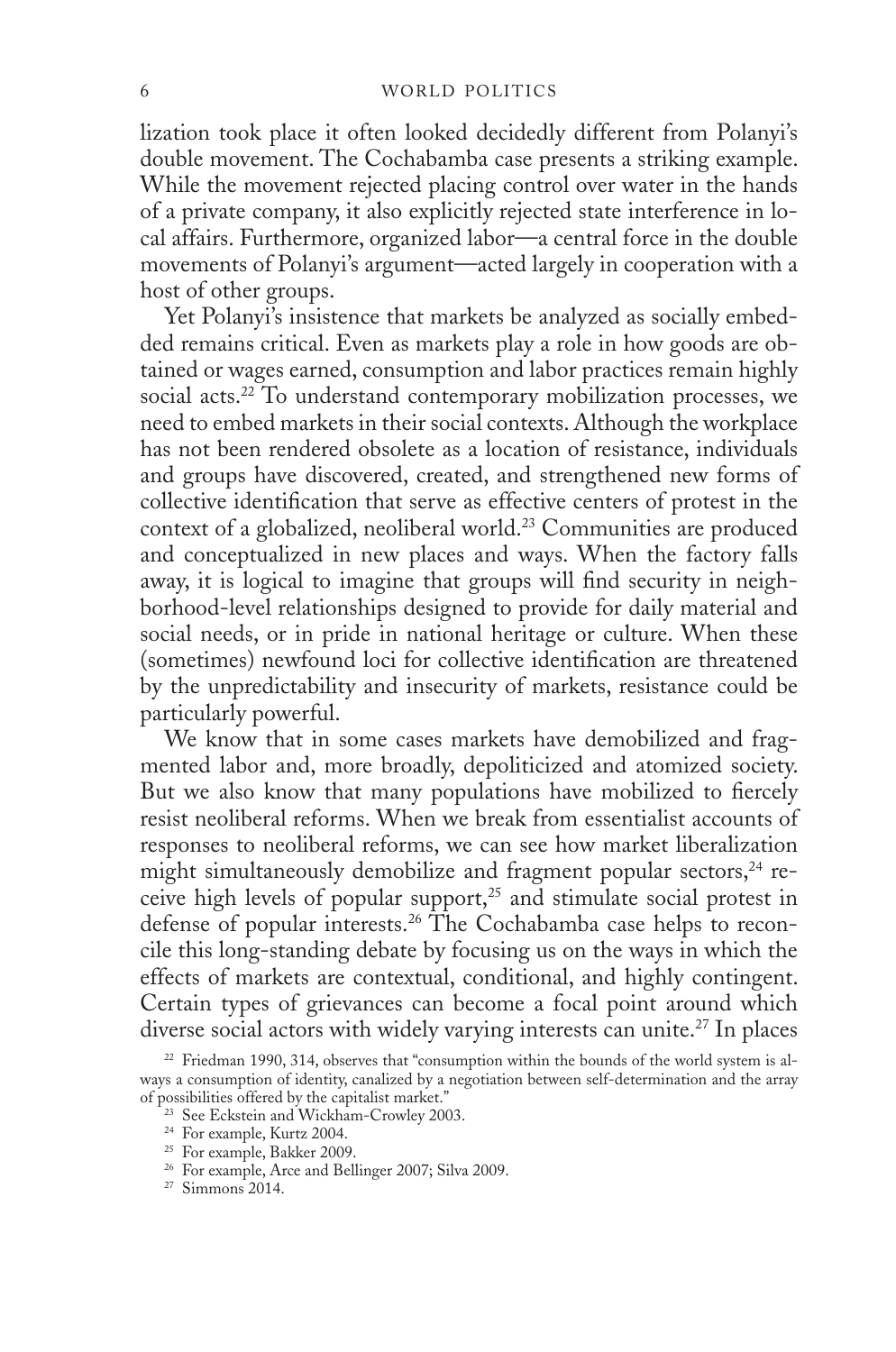where neighborhood ties or other associational structures are strong, communities are available to be mobilized if they perceive that they are being threatened. Particular types of grievances may tap into these associational structures, bringing together diverse constituencies, fostering coalition-building processes, and ultimately overcoming the societal fragmentation that Marcus Kurtz and others feared.<sup>28</sup> Depending, in part, on what people perceive to be at stake, markets can demobilize and depoliticize *and* generate significant popular opposition.

The Cochabamba case shows how the structural dynamics at work in Polanyi's analysis are only one piece of the analytical puzzle. The protesters' place in the structure of the capitalist system mattered in their response to marketization, but so too did their conceptions of indigenous heritage, national belonging, and communal reciprocity. Collective imaginings around region, nation, and ethnicity were critical to the Cochabamba movement, and they were available to movement organizers because of the ways in which water indexed community to Cochabambans across class, ethnic, and regional divides. A focus on how people might perceive their community to be at stake during marketization processes offers useful insights into the relationship between markets and social movements, deepening our understanding of what a contemporary double movement might look like and exposing the limitations of arguments that are over-reliant on economic structures.

#### WATER IN COCHABAMBA

In Cochabamba, water helped to resolve what had been, in Thomas Schelling's terms, a coordination problem.<sup>29</sup> Water emerged as a focal point, something that brought together diverse groups with diverse interests to fight for a common goal. For many Cochabambans, water helped to produce and reproduce conceptions of regional rights and communal identity, regardless of their occupation or place of residence within the valley. Many Cochabambans shared an understanding of water as a symbol of something more than its biophysical characteristics. Water was tied to local and regional identities through irrigation practices, an agricultural past, and extended struggles with scarcity. Yet, not surprisingly, the meanings that water took on in Cochabamba were varied and sometimes contradictory—the particularities differed according to time, place, and person. Still, the privatization contract

<sup>28</sup> Oxhorn and Ducatenzeiler 1998; Agüero and Stark 1998; Kurtz 2004.

<sup>29</sup> Schelling 1960.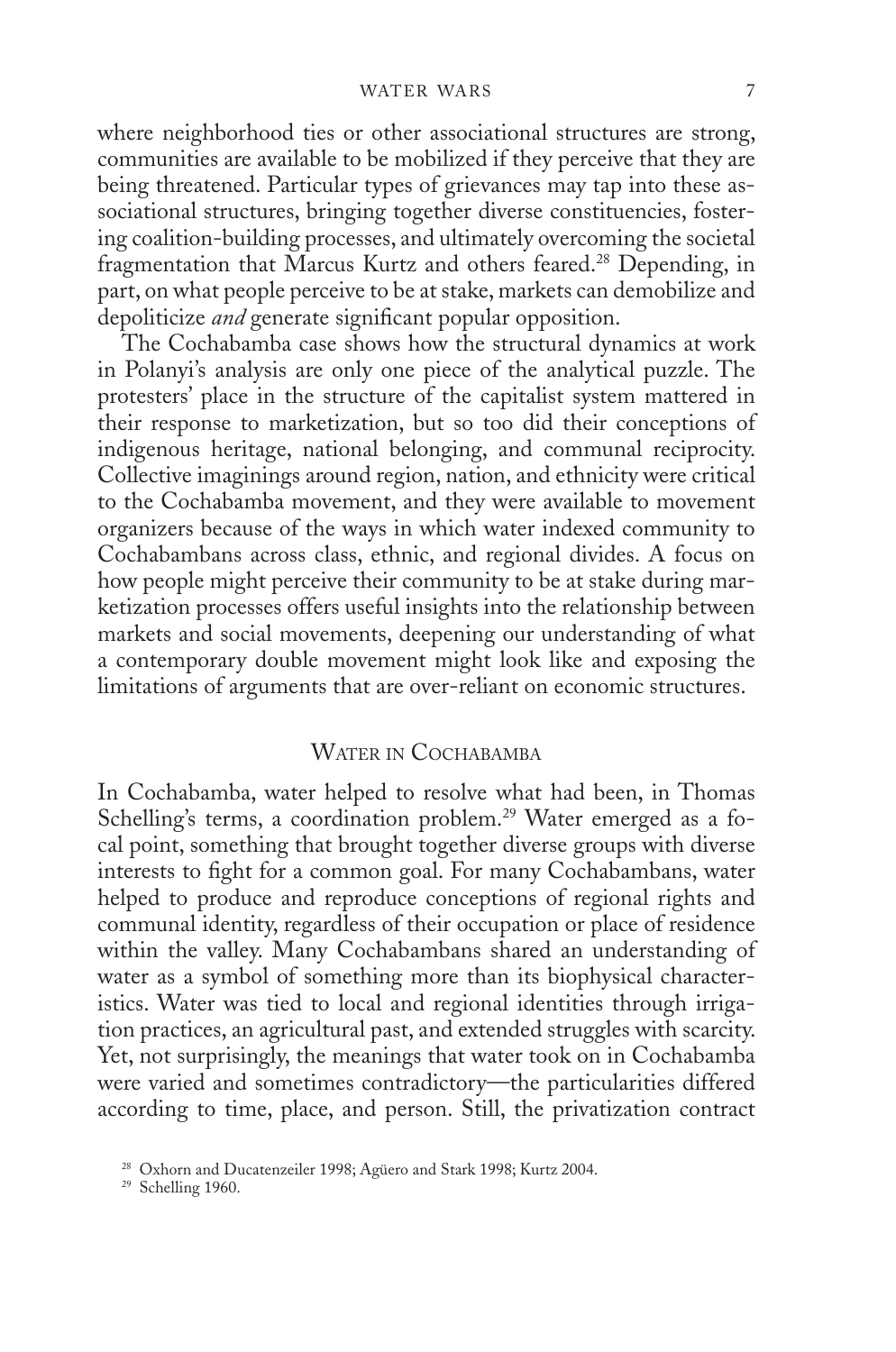evoked resistance rooted in broad community needs and relationships that were expressed in familiar, long-standing discourses.

In Cochabamba water signified the imagined communities of nation, region, and ethnic group, and quotidian communities built on faceto-face interaction. As people anticipated that established community routines and centers for social interaction would be altered, the foundations of social structures and interactions were perceived to be at risk. The threat of water privatization tapped into imagined and quotidian identifications, heightening solidarity by bringing to the fore common relationships with the threatened resource. Individuals at odds over salient local divisions (for example, class, sector, occupation, gender, ethnicity, or geography—urban, peri-urban, and rural) coalesced around the perception of the shared threat. The "material and symbolic urgency of water,"30 the way in which it indexed community to Cochabambans with both disparate and overlapping identifications, allowed frames deployed during the water wars such as, "the water is of the people," or <sup>"</sup>the water is ours, damn it," to both negotiate new meanings and to be faithful to longstanding narratives.<sup>31</sup> These slogans summoned a "we" into being in the very moments they were uttered or written, creating a large collective based on preexisting categories of belonging and the perceptions that those communities might be at risk.

The analysis that follows allows me to make particular claims about the events in Cochabamba and to advance propositions about the ways in which resistance to markets might be particularly likely when conceptions of community are at stake. The purpose of this article is not to explain all variation in response to markets in Bolivia, Latin America, or beyond. Instead, the purpose is to show that what people perceive to be at stake in marketization processes matters for mobilization and that perceived market-driven threats to community might serve as particularly powerful mobilizing grievances. Attention to the ways in which some ideas or things may index community in particular times and places help us to better understand the advent and dynamics of resistance to markets.

<sup>30</sup> Albro 2005, 255.

<sup>&</sup>lt;sup>31</sup> I am not proposing that every movement leader or participant mentioned in the pages that follow was motivated either partially or entirely by the variety of community-related meanings of water. A host of other factors were undoubtedly at work, as leaders and participants saw the movement through opportunistic lenses. Yet water provided the grievance around which various interests could unite, even if it was understood to be a vehicle and not an end in itself.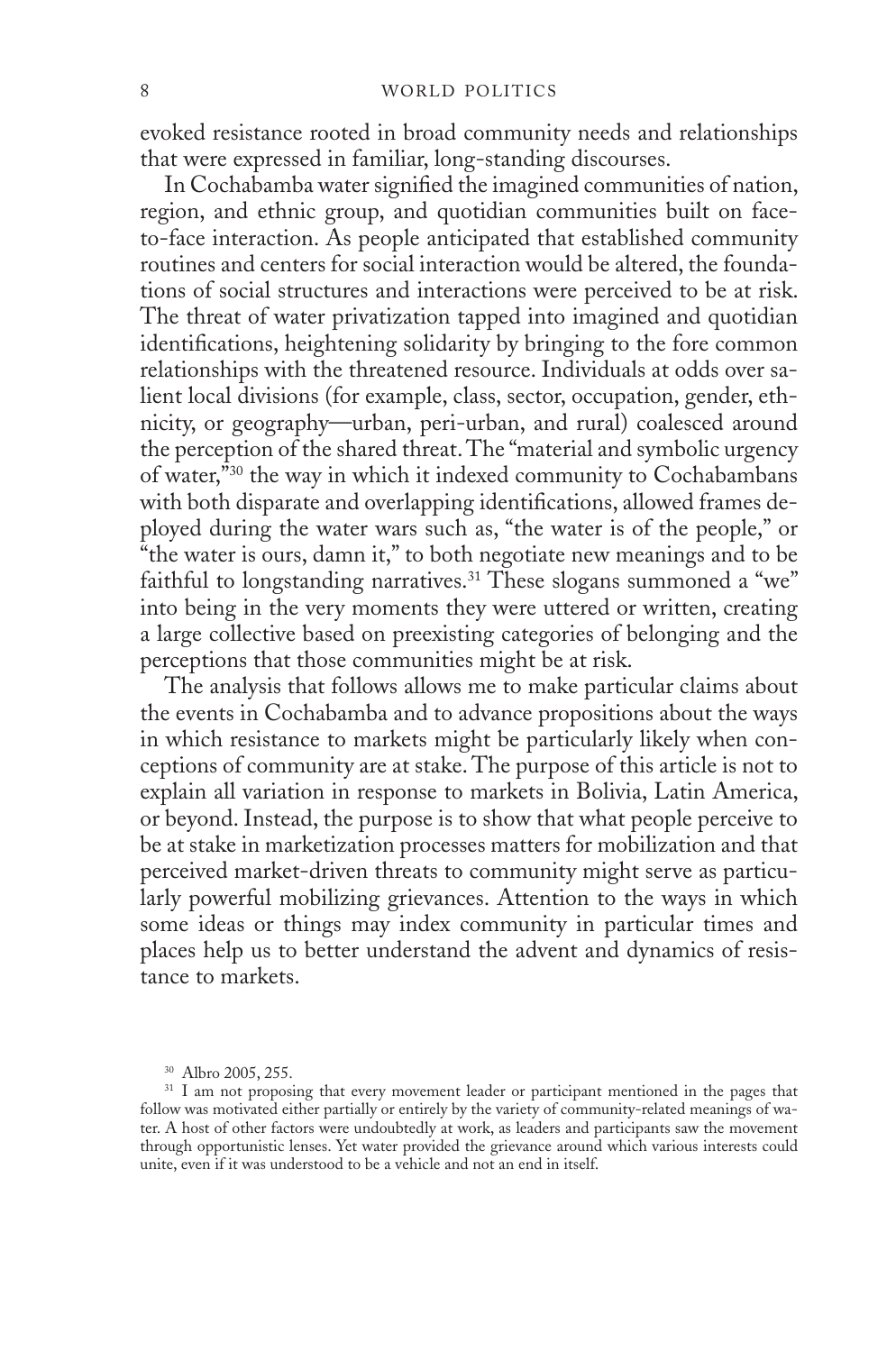#### WATER WARS 9

#### METHODS AND DATA

The scope and scale of the mobilizations in Cochabamba during the water wars were without precedent in the neoliberal era. As a result, this single case study creates the possibility for new theorizing about the mechanisms at work during contentious processes. The Cochabamba case also allows me to focus on the intersection of micro- and mesolevel factors and to explore how contested meanings at the microlevel can actually work as the foundation for shared mesolevel meanings as a movement emerges. Within-case variation in meaning-making processes around water highlights the ways in which divergent practices and ideas can converge in a single mobilization process. The single case also allows me to endogenize temporally grounded and regionally rooted perceptions of Bolivia's policy-reform process.<sup>32</sup>

The emphasis on theoretical innovation and attention to processes and mechanisms admittedly comes at the expense of sub- or crossnational hypothesis testing.<sup>33</sup> But that kind of testing is not the aim of this analysis. Instead, by exploring the Cochabamba is case, I examine the relationship among markets, perceptions of community, and social mobilization, and shed light on dynamics that are easily overlooked when aiming to select representative samples or trying to avoid selecting on the dependent variable.<sup>34</sup> While meanings are indexed to particular situations, examining how they work in mobilization processes can add to theoretical models of the dynamics of contention.

This article is a work of both interpretive ethnography and interpretive historical analysis.35 I conducted six months of fieldwork in Bolivia in 2008 and in 2010, and extensive historical research. The research included ethnographic fieldwork, over 100 open-ended and semistructured interviews, and close readings of texts produced prior to and during the water wars.36 The approach is well-suited to the questions at hand for three reasons. First, by enmeshing myself in the world I sought to study, I hoped to better understand what particular actions, words, or other symbols might mean to the Cochabambans with whom I interacted. I was able to explore the ways in which practices that have never

<sup>33</sup> George and Bennett 2005; Gerring 2007.

<sup>32</sup> George and Bennett 2005.

<sup>34</sup> Small 2009.

<sup>&</sup>lt;sup>35</sup> For descriptions of interpretive social science see Rabinow and Sullivan 1987; Schwartz-Shea and Yanow 2012; Wedeen 2009.

<sup>&</sup>lt;sup>36</sup> For a good discussion of the difference between interpretive and noninterpretive ethnography, see Wedeen 2009.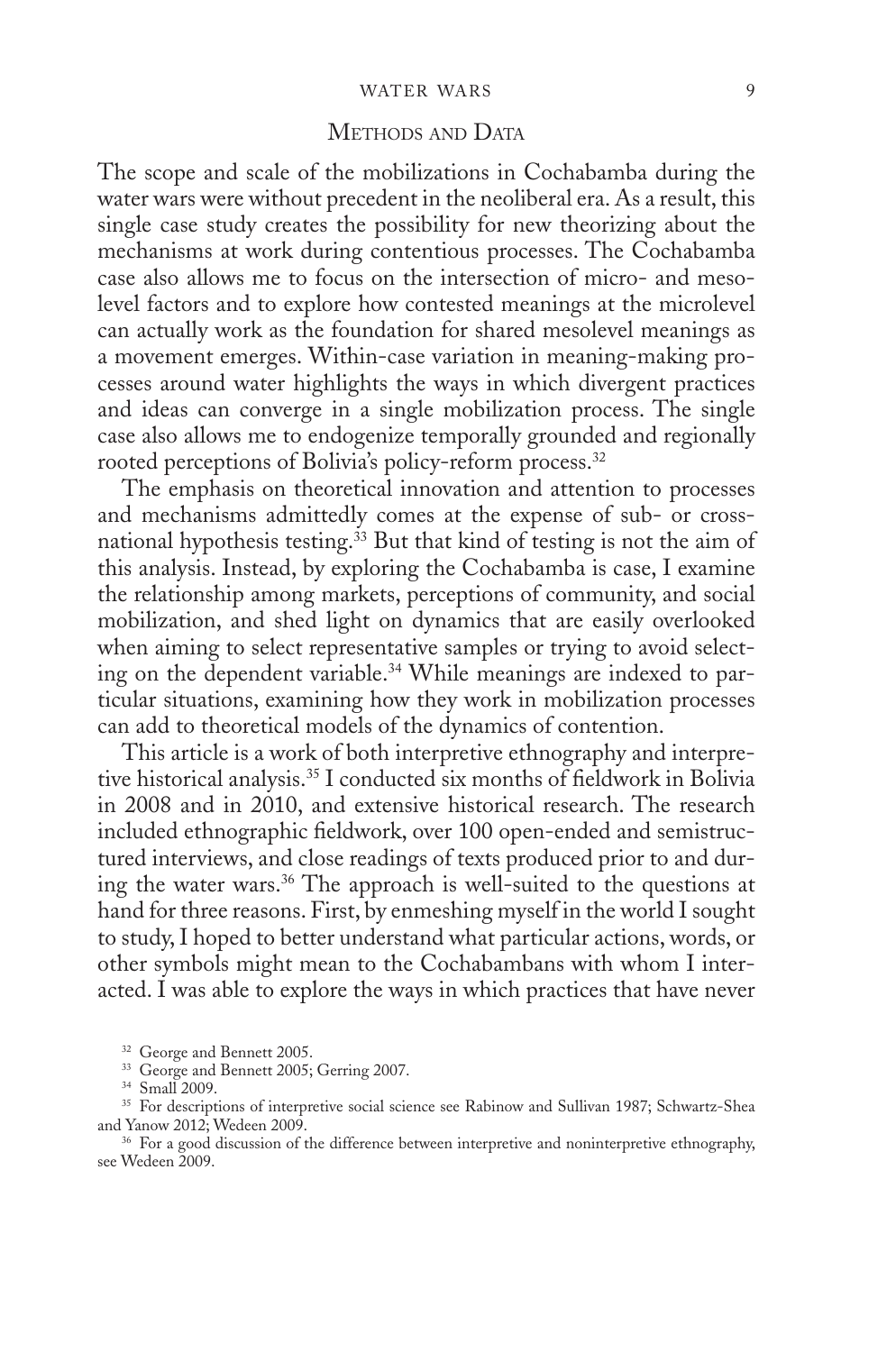been "put to paper"<sup>37</sup> order daily lives and are rendered meaningful. Second, I was able to avoid individualist assumptions about the logics of collective action and instead to treat actors as socially embedded.<sup>38</sup> This allowed me to explore questions about the ways in which communities were constituted and how the water privatization contract might be perceived as a threat to them. Third, the combination of interpretive ethnography and historical analysis allowed me to explore meaningmaking processes at the micro- and mesolevels. The two approaches helped me to understand how participants in the water wars made sense of the world around them and how those meanings interacted with the meaning-making processes of Cochabambans from various neighborhoods, classes, or professions.39 I explored the effect that language and symbols had in various Cochabamban contexts, tacking between what I observed during fieldwork and in accounts of daily life in Cochabamba before and during the water wars. The ability to move between neighborhoods and across time not only brought to the fore the ways in which the particularities of water's meanings varied, but also often remained consistent with a broader narrative of community autonomy and dignity. See Appendix 1 for additional information on data and methods.

## THE CONTEXT

Suffering from large foreign debt, negative gross domestic product (GDP) growth, and inflation that reached  $8,170$  percent in early 1985, Bolivia seemed the perfect test case for the package of economic adjustments that would become known as the Washington consensus. Bolivian President Víctor Paz Estenssoro initiated the New Economic Policy (Nueva Política Económica, npe) that year, reducing trade barriers, cutting public expenditures, devaluing the currency, and privatizing national industries. Throughout the 1990s, Paz Estenssoro's successors deepened their commitment to market-oriented economic reforms.<sup>40</sup>

The Bolivian government initiated the privatization of the Cochabamban water system in 1997 with the announcement that the Cochabamba Municipal Drinking Water and Sewage Service (Servicio

<sup>37</sup> Parkinson 2013, 420.

<sup>38</sup> Wedeen 2002.

<sup>&</sup>lt;sup>39</sup> See Cramer Walsh 2012 for an excellent example of how participant observation can shed light on how people make sense of their worlds.

<sup>40</sup> Jaime Paz Zamora (1989–93) further reduced public sector employment and passed legislation permitting the privatization of most remaining public sector firms (Grindle 2003). President Gonzalo Sánchez de Lozada (1993–97) pursued additional privatization policies.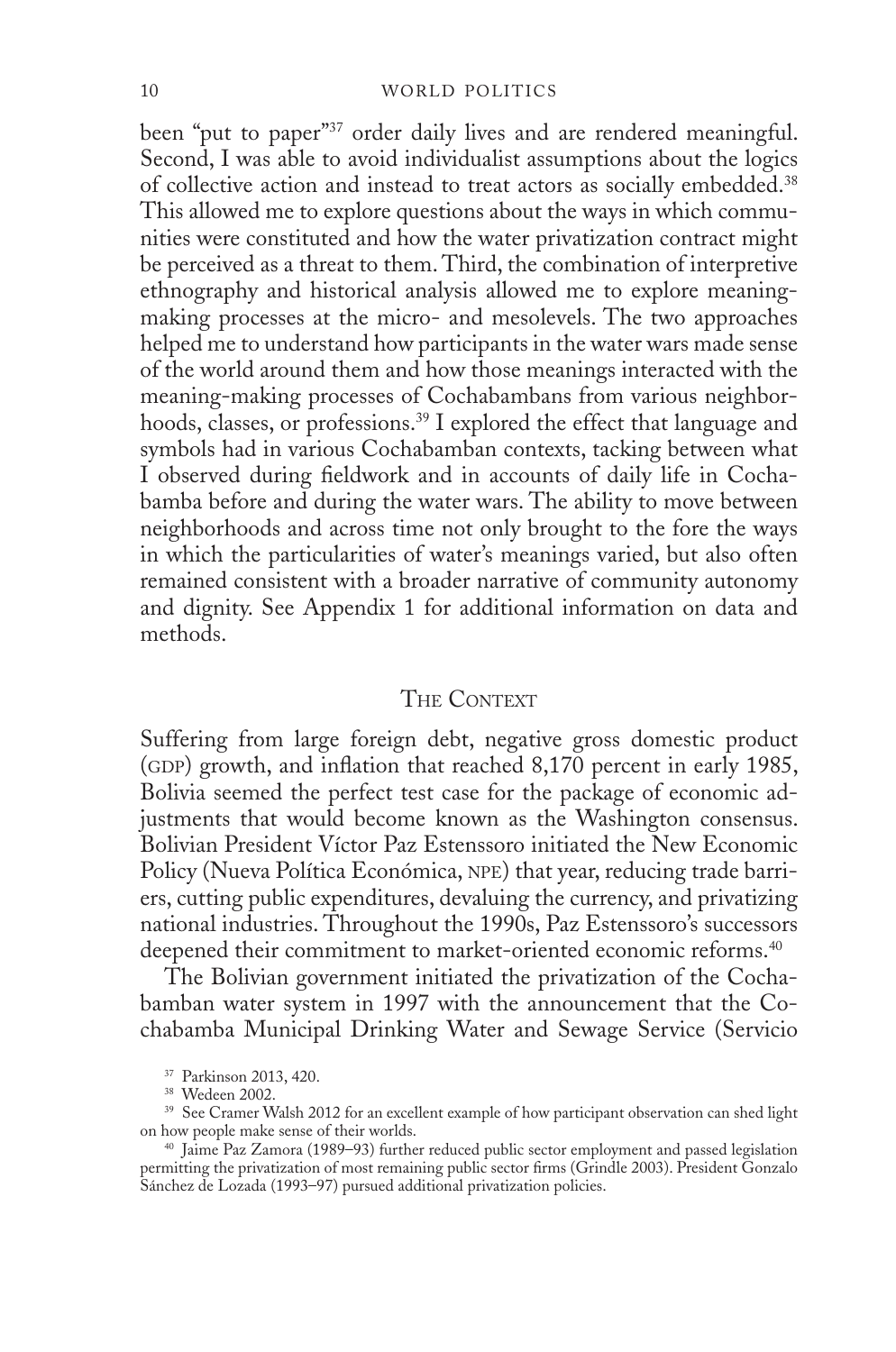Municipal de Agua Potable y Alcantarillado de Cochabamba, semapa), the Cochabamban municipal water company, would be offered to private bidders. The final contract granted the firm Aguas del Tunari a forty-year concession and what amounted to monopoly rights over the region's water.41 Law 2029, signed by President Hugo Banzer on October 29, 1999, legitimized the contract and granted the firm private control to any wells that had been locally paid for, built, or managed.<sup>42</sup> On November 1, Aguas del Tunari assumed management of community-based water resources and residents were expected to pay accordingly. By January 2000, large-scale protest had begun, and by April the government was forced to renationalize Cochabamban water. Although protest quickly subsided, the Cochabamban movement initiated a period of political unrest that drove presidents from office and helped propel Evo Morales to the presidency five years later.

The water wars were not the first time Bolivians took to the streets in the neoliberal era. A movement emerged in the Amazon in the early 1980s that focused on concerns of indigenous autonomy and territory.<sup>43</sup> The indigenous movement garnered significant national attention in 1990 with a March for Territory and Dignity, which helped to secure a number of indigenous territories via executive decree. In 1985 and 1986, Bolivian unions mounted powerful opposition to the npe but were quickly demobilized by a state of siege. In 1994 coca growers mobilized to resist Gonzalo Sánchez de Lozada's Zero Coca plan, coordinating a roughly 560 kilometer "March for Life, Coca, and National Sovereignty" that began in Villa Tunari and ended in La Paz.<sup>44</sup> Teachers took to the streets in large numbers to protest education reform in 1995.45 Road blockades occurred regularly throughout the country, and residents of La Paz and El Alto repeatedly demonstrated their ability to shut down both cities for twenty-four-hour *paros* (stoppages) to draw attention to any number of issues, from garbage collection to road construction.

With the mobilizations in Cochabamba, however, the patterns of resistance changed. Blockades were not singular events but rather part of a sustained series of actions coupled with massive street mobilizations. Furthermore, protesters represented a variety of different social, oc-

45 See Gill 2000.

<sup>41</sup> Protesters discovered that Aguas del Tunari was a subsidiary of the American company Bechtel in March, after the movement was well underway. US involvement, therefore, does not offer a plau-<br>sible account of the early mobilizations on which this article focuses.

 $^{42}$  The contract required changing Bolivian law (the passage of Law 2029).  $^{43}$  See Yashar 2005.

<sup>44</sup> Yashar 2005.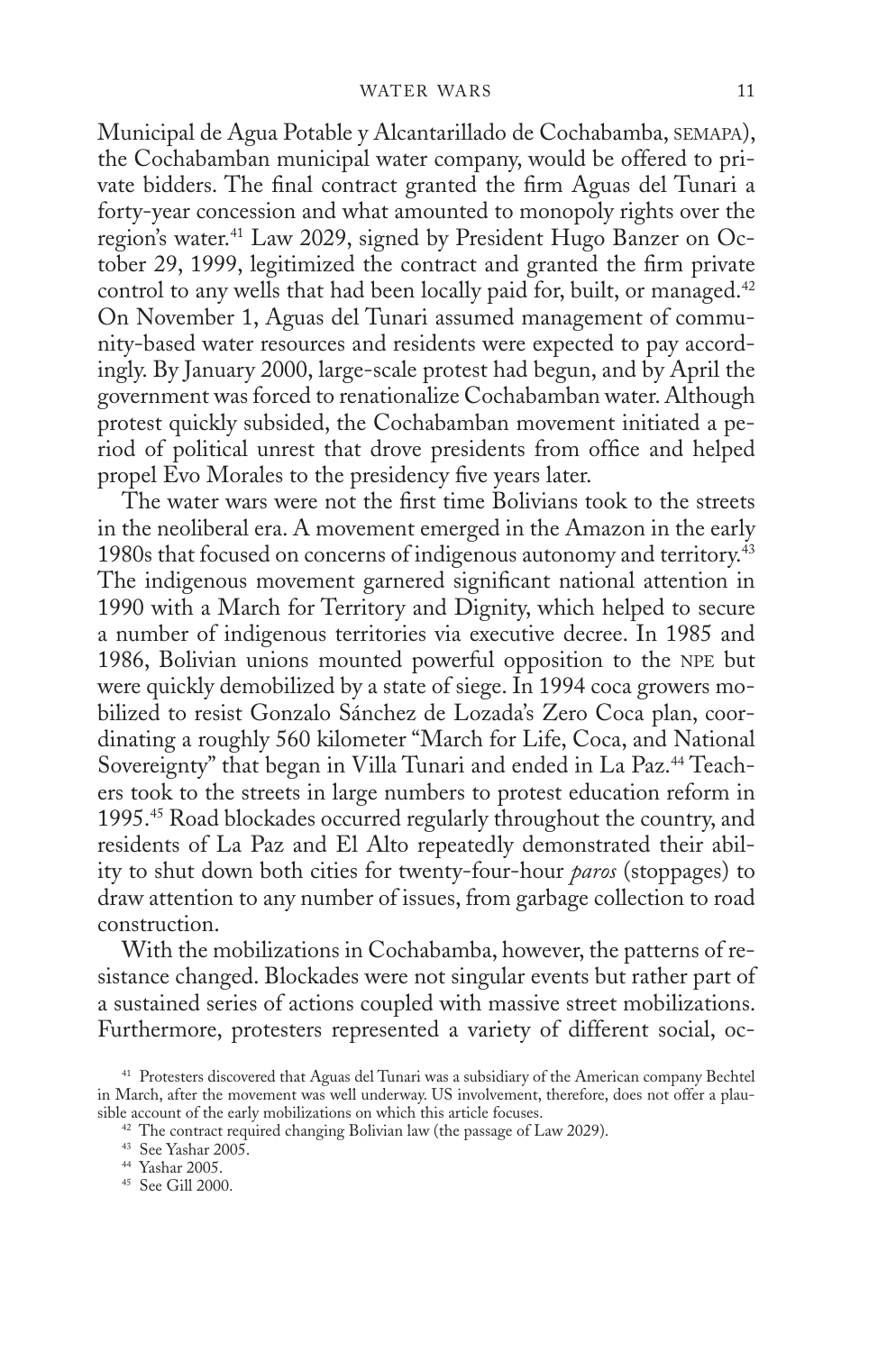#### 12 world politics

cupational, class, and ethnic categories. The lack of mobilization along ethnic lines is particularly noteworthy given the mobilizing around indigenous issues that had recently occurred in the country. While more than half of the Department's<sup>46</sup> population self-identified as Quechua —an Andean indigenous ethnic category—at the time, particular ethnic identifications were largely encompassed by a broader category of Andean belonging, an association that was easily available to urban and rural groups, regardless of their ethnic identification. The coalitions that emerged during the water wars cut across long-standing cleavages and sociopolitical divisions and united former adversaries at protest meetings, events, and negotiations.

## Regional Identifications and Professional Mobilization

A small group of urban professionals quickly mounted opposition to the Aguas del Tunari contract.47 This group, officially called the Committee for the Defense of Water and the Popular Economy (Comité de Defensa del Agua y la Economía Popular, CODAEP),<sup>48</sup> emerged as a result of a shared interest in and understandings of water across Cochabamba's professional communities. Most of CODAEP's founders were environmentalists, engineers, teachers, lawyers, and economists, and were comfortably situated in the middle class. Most members could endure a rate increase without having to make material trade-offs. The "point of recognition"49 that brought them together was the shared experience of fighting for improved water management and access and the conception that privatization meant more than a potential increase in water bills. The conception that the contract undermined an extended local effort to establish a sustainable regional water supply was similarly shared.<sup>50</sup>

Cochabamba's seasonal water shortages had long served as the focus of public and private debate. Cochabamban professionals and policymakers had been researching and advocating for, as well as fighting over, various solutions to the region's limited access to water for nearly fifty years. The Misicuni Multipurpose Project, also known as the Misi-

<sup>46</sup> Departments are the largest subnational political units in Bolivia, resembling states in the US context or provinces in Canada.

<sup>47</sup> See Simmons 2014 for a discussion of some of the Cochabamba data in service of a general argument for a meaning-laden approach to grievances. 48 Also called the Committee for Defense of Water and the Family Economy.

<sup>49</sup> Albro 2005.

<sup>50</sup> Water also has a powerful national significance rooted in Chile's loss of access to the sea during the War of the Pacific. These discourses, however, do not appear to have featured prominently during the water wars.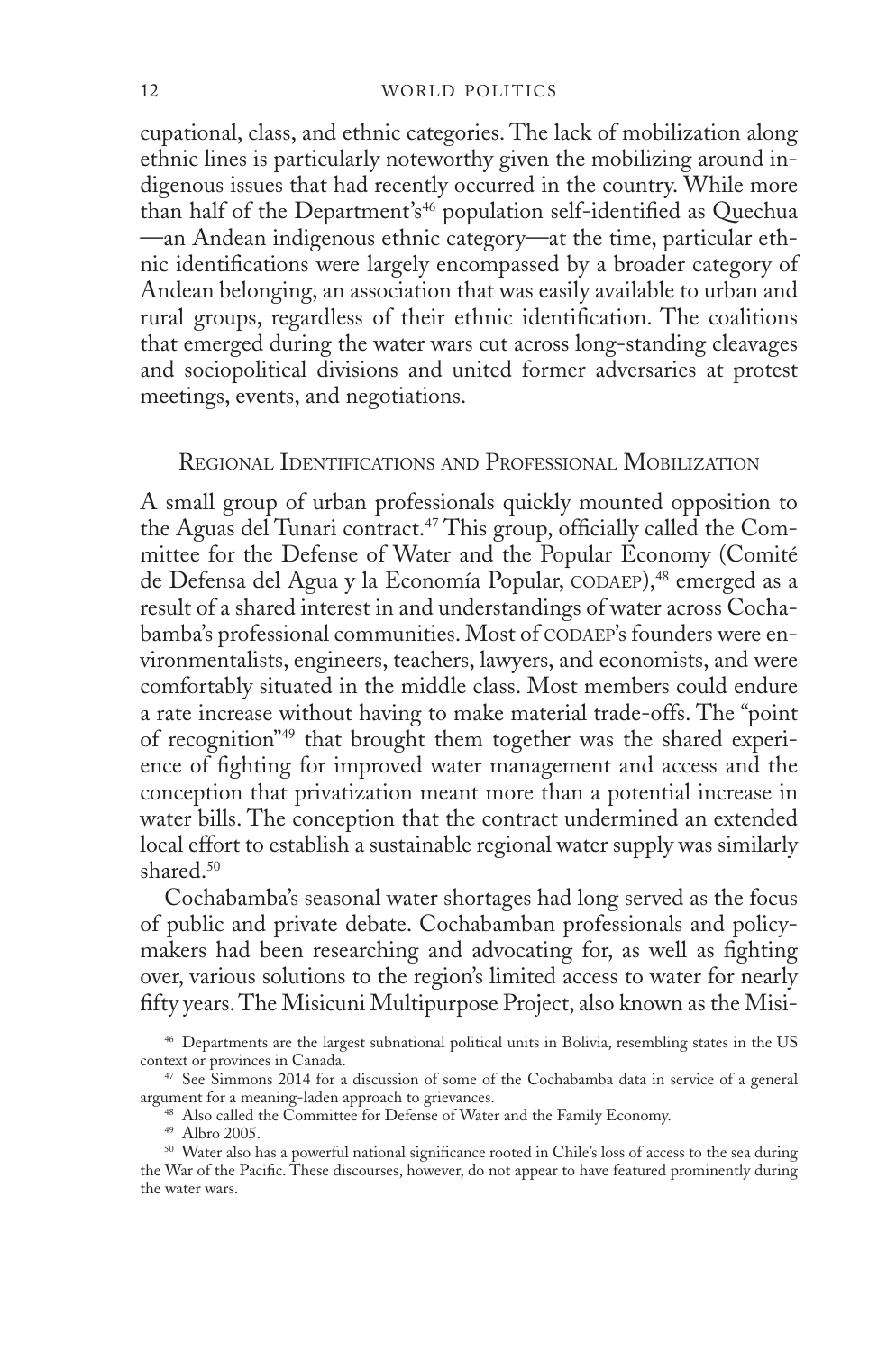cuni Dam or just Misicuni—an extensive construction project proposed to help alleviate water shortages—was debated and discussed by the Cochabamban division of the Engineers' Society of Bolivia and by the mayor's office for almost two decades. Corruption within semapa was front-page news. Conversations revolved around water during the dry season. Quotidian communities of individuals working on and concerned about the future of water in Cochabamba formed. Some of these were limited to particular interests or professions (for example, environmentalists or lawyers), while others crossed sectoral or interest lines to create spaces for broad conversations about water-related challenges. Together, these quotidian communities constituted a larger epistemic community of Cochabamban professionals with common water-related concerns and experiences.

Contemporary drought, combined with idealized notions of a verdant, paradisiacal past, heightened water's role in the Cochabamban imaginary.51 Understandings of water intersected with connections to land and agriculture. Water took on meanings, in part, because of the ways in which it shaped daily life and practice and because of the way it gave life to crops. Indeed, early access to water in Cochabamba "helped turn the region into the breadbasket of the country, fueling Bolivia's growth by providing grains to the miners that drove the country's development through both the silver and tin mining booms."52 Cochabambans spoke of this role with nostalgia; the region's history of cultivation produced notions of regional self-worth, and recollections of it were infused with regional pride.

codaep founders consistently discussed the importance of water in their personal and professional lives. Engineer Antonio Siles remarked, "We had been the breadbasket of the country. Of course water was central in our lives … [W]hen they published the [Aguas del Tunari] contract the Engineers' Society had to do an evaluation. And it was simply a bad project. After all these years, we deserved a better project."<sup>53</sup> The extended struggle for water made conceptions of what the region "deserved" particularly powerful. Because Cochabamba had used its water for so many years to fuel the country and the region had suffered disproportionately under the NPE, it now deserved better when it came to water.<sup>54</sup> By not meeting expectations for water service provision, the

<sup>51</sup> See Larson 1998 for a detailed history of the region, including attention to water and agricultural practices.

 $52^{52}$  Simmons 2014, 535. On the silver boom and agricultural production in Cochabamba, see Larson 1998.

<sup>&</sup>lt;sup>53</sup> Author interview with Antonio Siles, January 28, 2010.<br><sup>54</sup> Simmons 2014.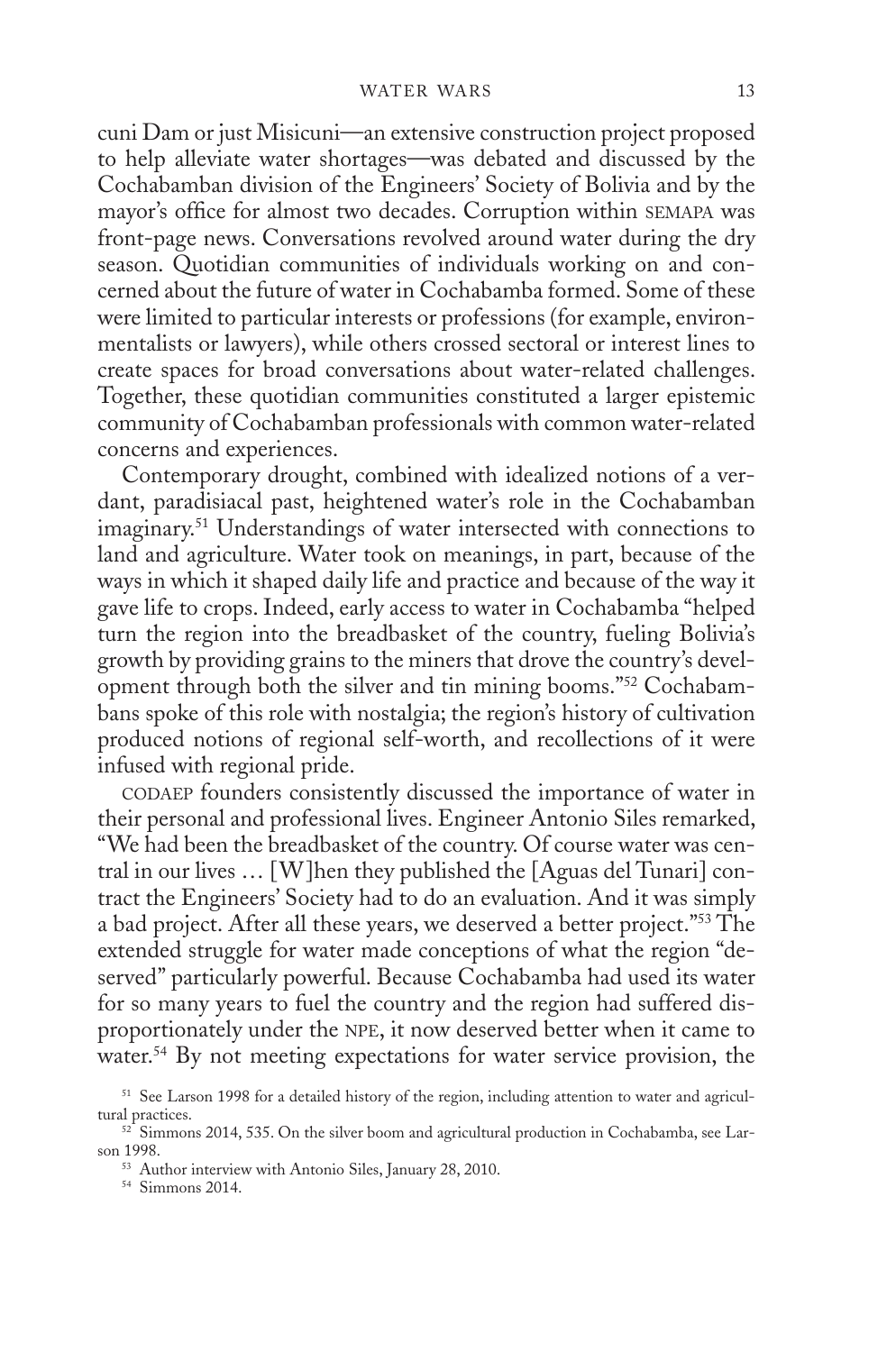state had failed to deliver on a promise to the region's residents. The state's inability to meet perceived obligations helped to produce notions of entitlement grounded in region and divorced from the particularities of class or sector.

These common understandings translated into collaboration. Water became an issue around which middle- and upper-class groups that had often opposed each other over water policies in the past could easily unite. For Siles it was about the technical quality of the project itself. For CODAEP founder Gabriel Herbas, it was about the environment. The valley's search for water had raised environmental concerns, and groups had formed to evaluate the potential Misicuni project and advocate for sustainable water policies.<sup>55</sup> Engineers and environmentalists might have understood the implications of the privatization contract differently, but they were able to come together for the larger political project of mobilized resistance. Lawyer and water wars activist Victor Gutierrez recalled, "I knew it could be big. *Campesinos* [peasants], regantes [irrigators], families in the city—everyone cared about water. Maybe for different reasons, but it was important to everyone."56 Water symbolized community to different people in different ways, yet these differences could be contained within broad mobilization frames such as "the water is ours." As such, separate mobilization identifications could coalesce at the mesolevel without threatening participants' individual conceptions of what was at stake.

#### BRIDGING THE URBAN-RURAL DIVIDE

With the passage of the legal prerequisite for the Aguas del Tunari contract, Law 2029, in October 1999, the resistance movement expanded. On October 27, one day prior to the law's passage, the Cochabamba Federation of Irrigators (Federación Departamental de Regantes de Cochabamba, FEDECOR) joined CODAEP in Vinto, a Cochabamba suburb, to block the highway connecting Cochabamba to Oruro and La Paz—a central national artery—and to demand the repeal of the law.

The cooperation between urban Cochabambans, many of whom had migrated to the region in the wake of the privatization of the mines in the mid-1980s, and rural groups is particularly noteworthy. Urban-rural differences, both in policy preferences and organizational structures ran deep.57 The "war of the wells" had brought the two sectors into conflict only a few years earlier; water's contested meanings, including

<sup>&</sup>lt;sup>55</sup> Author interview with Gabriel Herbas, September 3, 2008.<br><sup>56</sup> Author interview with Victor Gutierrez, January, 21, 22, and 26, 2010.<br><sup>57</sup> See Cusicanqui 1990; Spronk 2007.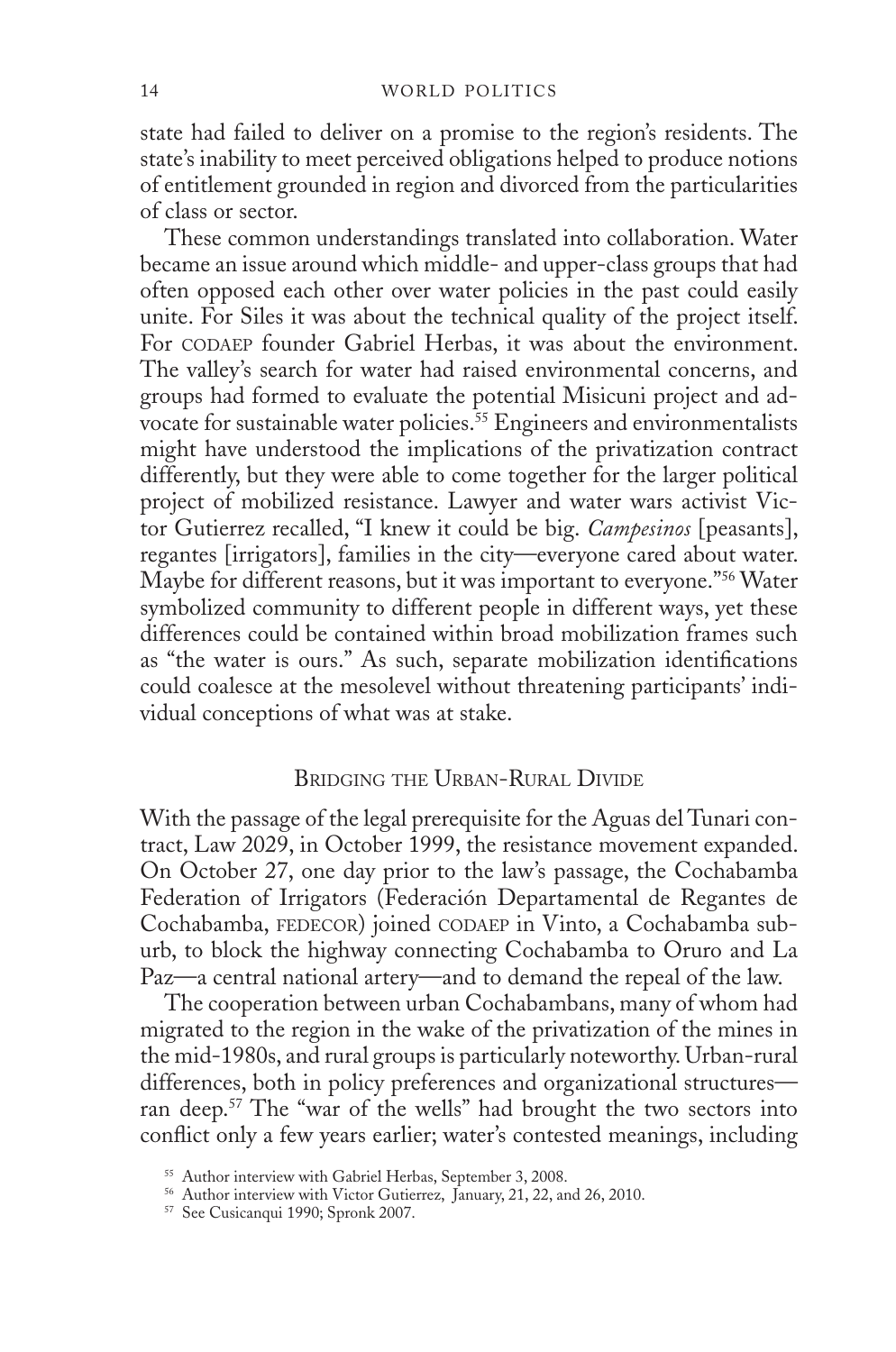the different ways in which it worked to help produce communities in urban and rural areas, had generated contention over the policies and procedures for well drilling. Prior to 1999, cooperation among these groups, particularly on the scope and scale seen during the water wars, was largely unprecedented.

Yet even as the blockade bridged regional divisions, it also literalized the divide between Cochabamba and the nation's functional capital. This common contemporary protest tactic cut off all road travel and commerce between Cochabamba and La Paz. The blockade was a physical manifestation of the ideational divide between the valley's inhabitants and the officials in La Paz who had made, and would continue to make, policies with little understanding of local meaning and practice. Urban and rural understandings of and relationships with water were both recognized and contained in the regional identifications that brought Cochabambans together to resist the Aguas del Tunari contract.

## *Usos y Costumbres* and "the" Andean Cosmovision

For regantes, the contract and Law 2029 threatened imagined and quotidian communities in fundamental ways. Many perceived their well-established practices for constructing, regulating, and monitoring rural irrigation systems to be at risk. This served as a direct threat to quotidian communities, challenging both the strong professional ties that had formed through daily work and the ties that were produced through FEDECOR itself. FEDECOR President Omar Fernández recalled, "From the start we were worried about how we would be affected. And then we learned more. We saw that usos y costumbres [traditions and customs] were not being respected, that they weren't even a part of the contract. So we knew we had to act."58

Usos y costumbres vary throughout the Cochabamba valley, yet they consistently refer to physical practices surrounding water use and management and broader claims of perceived water rights, autonomy, or self-governance. In rural and peri-urban settings, both areas where irrigation practices are common, usos y costumbres might refer to a particular community's specific rules governing who has access to how much water and when. Water is the fundamental organizing principle for many rural and peri-urban communities. Complex and highly structured systems of obligations, rights, responsibilities, and justice govern relationships with water sources. Through these processes, water

<sup>58</sup> Author interview with Omar Fernández, September 3, 2008.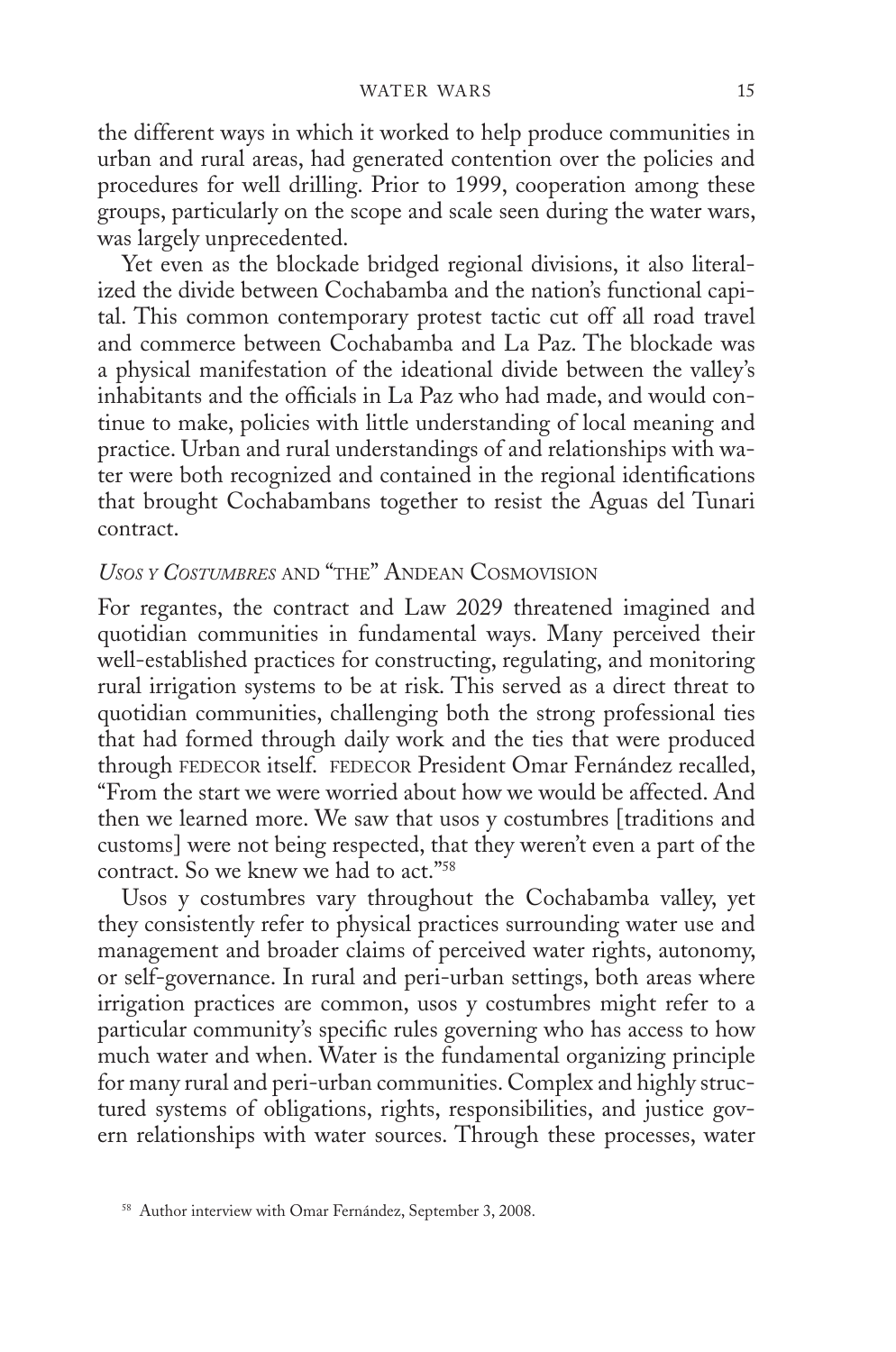produces and reproduces quotidian communities, serving as the raison d'être for governance structures and regular communal interactions.

Usos y costumbres not only help to organize systems of water use, but also serve as a "cultural signifier"<sup>59</sup> that often suggests a highly essentialized conception of Andeanness and indigeneity. The concept is grounded in a connection to the past—many Cochabambans, irrigators and otherwise, claim that usos y costumbres reflect the actual practices of generations of Cochabambans. But the concept also signifies a connection with Andean custom, cultural autonomy, and independence from state intervention in communal governance. The disruption of usos y costumbres has, for many Cochabambans, come to mean the disruption of both a contemporary way of life and perceived long-held cultural practice.

 Even for those Cochabambans who do not practice irrigation, usos y costumbres have become an idealized element of regional identity—a central piece of what it means to be Cochabamban. In urban areas they can be a way of preserving a connection to "Andean ancestry."60 Perceptions of rural practices have become almost synecdochic for both the regional and the national. Throughout the region usos y costumbres can operate discursively to refer to ethnic heritage, ideals of local governance, attachments to region and land, or a connection to the past.<sup>61</sup> These meanings are continually contested as usos y costumbres are intentionally invoked to do particular political work at the regional and national level, while also serving to organize the comings and goings of daily life. Usos y costumbres have become a thing to which irrigators, other campesinos, urban, and peri-urban Cochabambans refer, working to create commonalities in the valley and serving as a piece of Cochabamban culture worthy of reification and protection.

Conceptions of a shared connection with Andean heritage worked throughout the water wars to summon groups both into being and onto the streets.<sup>62</sup> Imagined connections were brought to the fore through ideas of shared cultural heritage surrounding water. Movement organizers and participants projected a coherence to what it meant to be

60 Kosek 2006 notes a similar phenomenon in his analysis of Truchas, New Mexico.

61 Anthropologists Jean and John Comaroff capture the coming together of past and present nicely with their definition of heritage. "Heritage," they argue, "is culture named and projected into the past, and, simultaneously the past congealed into culture. It is identity in tractable, alienable form, identity whose found objects and objectifications may be consumed by others and therefore delivered to the market." Comaroff and Comaroff 2009, 10. These comments shed light on the ways in which heritage can work to mobilize identities for political protest.

62 See Bourdieu and Thompson 1991, Brubaker 2004, Butler 1997, and Wedeen 2008 for discussions of this performative aspect of identity mobilization.

<sup>59</sup> Perreault 2008.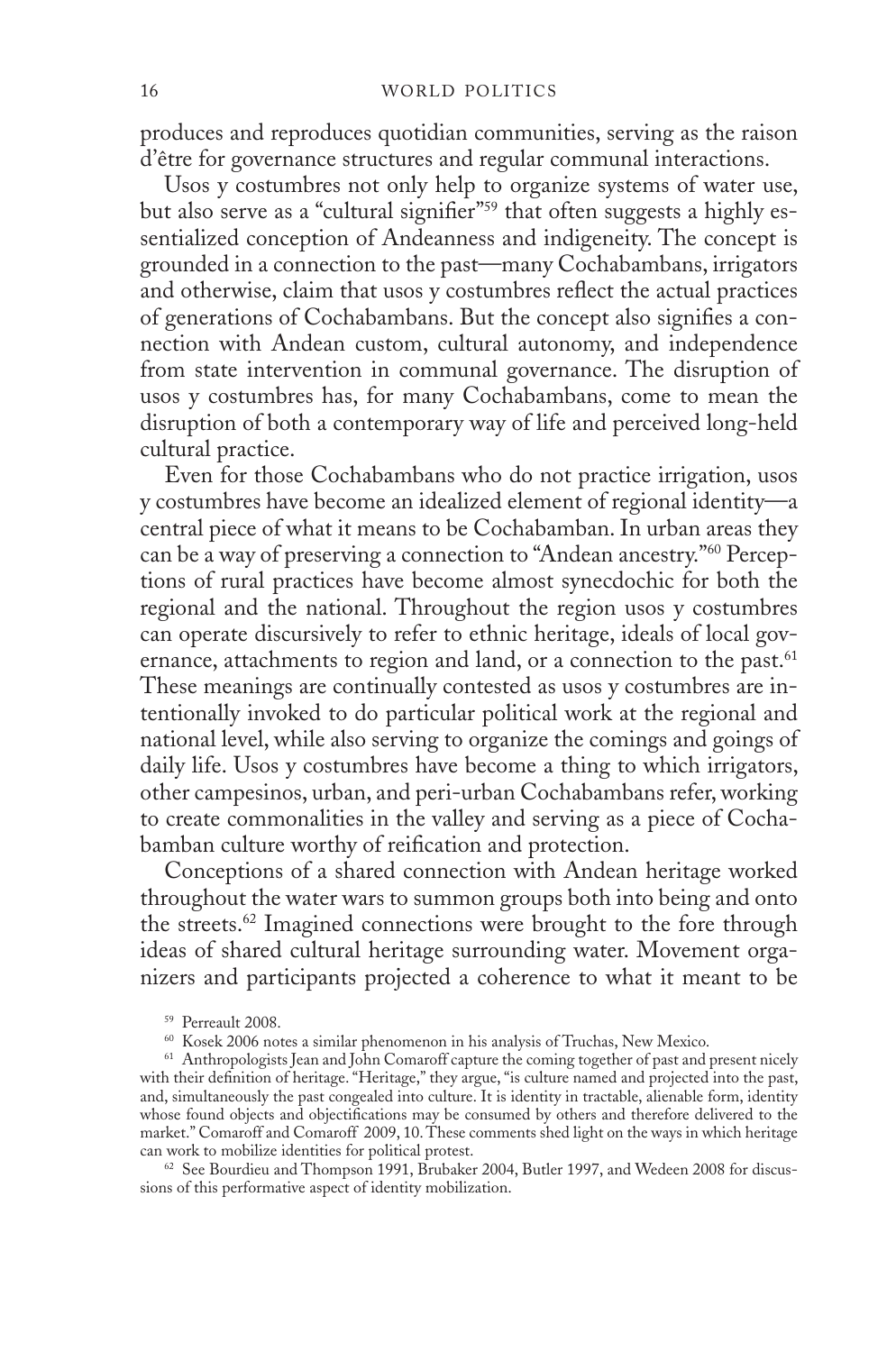#### WATER WARS 17

both Andean and Cochabamban and to the role that water played (and should play) in constituting regional and ethnic identifications. The privatization contract was an affront to the past, present, and future—to a shared heritage that was "authentically" Cochabamban. One participant in the November blockade reflected, "[T]hey were taking away our rituals, our way of relating to the water, of managing it. It was our lives we were defending."63 Water evoked, at once, attachments to imagined and quotidian communities representing perceived ties to a past, a way of life in the present, a neighborhood, a region, and an ethnic group. Community belongings that could have been in tension with one another appeared to exist seamlessly when water was at stake.

## GROWING URBAN PARTICIPATION: THE CIVIC COMMITTEE AND *Juntas Vecinales*

The coalition in opposition to the Aguas del Tunari contract continued to grow throughout 1999 largely through increased urban participation. On November 1, Aguas del Tunari officially replaced semapa, and on November 4, Cochabamban regantes led a second blockade, this time on a larger scale and with increased participation from urban and rural groups. The regantes were joined not only by CODAEP, but also by the Cochabamban Civic Committee and local *juntas vecinales* (neighborhood councils).<sup>64</sup> FEDECOR's Fernández called the urban-rural alliance "a peculiar characteristic"65 of the November blockades, alluding to the unique nature of the collaboration and recalling the divisions that had surfaced so clearly only a few years earlier during conflicts over proposed wells in peri-urban areas. The coalition successfully blocked the highway linking Cochabamba to Santa Cruz and Sucre (the second major artery that passes through Cochabamba), as well as the Cochabamba-Oruro-La Paz connection. The participation of the civic committee and the juntas vecinales demonstrated the broad urban resistance to Aguas del Tunari's arrival.<sup>66</sup>

The early participation of the juntas vecinales draws attention to

<sup>65</sup> Peredo, Flores, and Fernández 2004, 126.

<sup>66</sup> Leadership of both organizations initially voiced support for the contract. It was not until organizing was well under way that they joined the protest movement.

<sup>&</sup>lt;sup>63</sup> Author interview with blockade participant, February 8, 2010. Some of the interviews were conducted in confidence and the names of the interviewees are withheld by mutual agreement.

<sup>64</sup> Juntas vecinales gained political power and prominence as a result of the 1994 Law of Popular Participation. They are often called *organizaciones territoriales de base* in rural areas. Civic committees emerged throughout Bolivia in the 1950s and 1960s to articulate and represent regional interests. While not officially tied to the government, they achieved local recognition as legitimate representatives of civic interests and were often included in government plans and negotiations.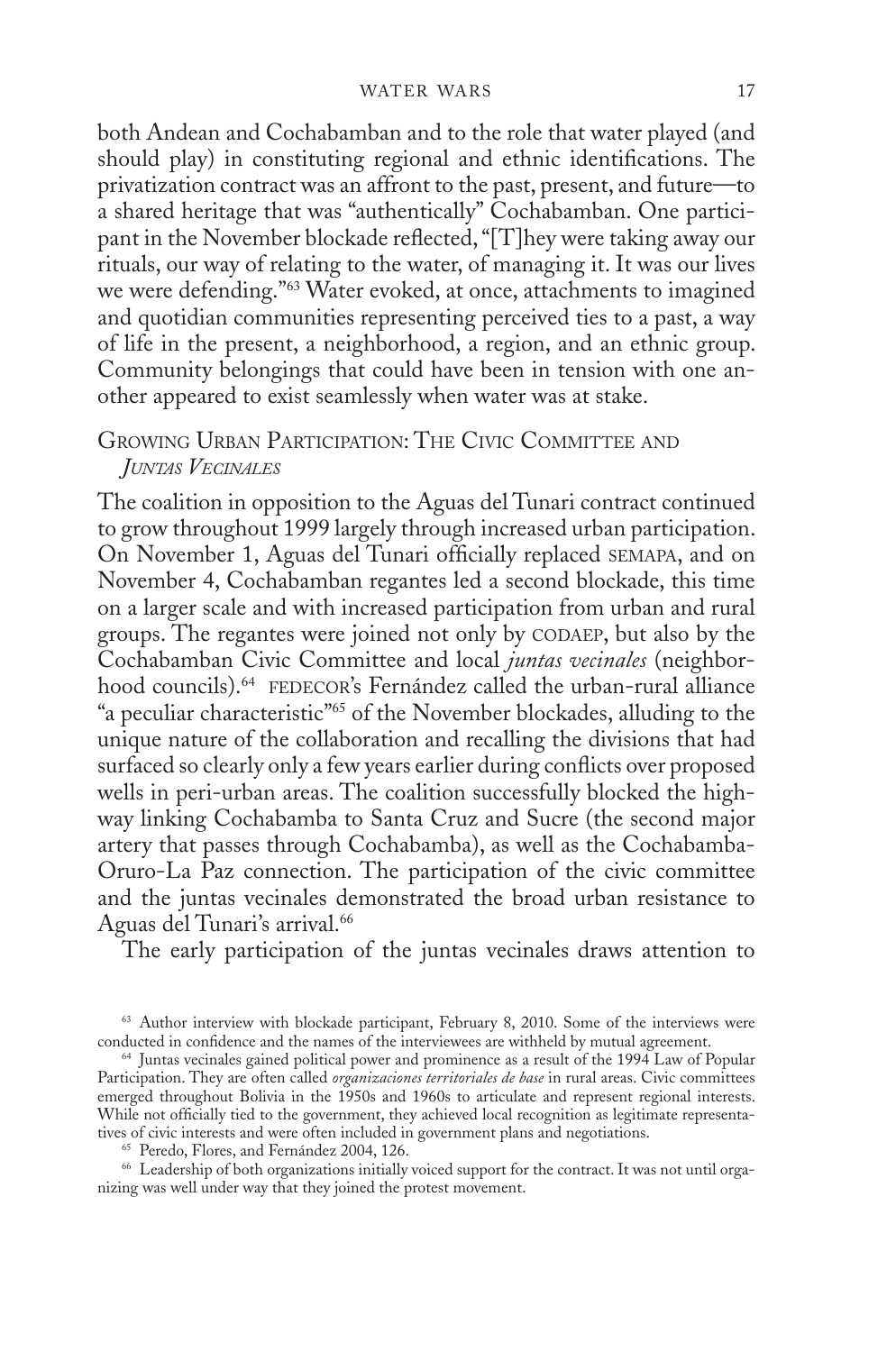#### 18 world politics

semapa's shortcomings and how those shortcomings worked to produce conceptions of local community. semapa's water networks did not reach a substantial proportion of Cochabamba's residents. In 1999, only 64 percent of the city's population had access to a semapa connection in their homes,<sup>67</sup> the majority of whom were in the city's northeast and central zones. Much of the south and the northwest were left unconnected. Furthermore, semapa appeared to be in no hurry to reach them. At the time of the concession, semapa had gone nine years without any network expansions. As a result, many inhabitants—rich and poor developed alternative ways to access water. The experience of developing, maintaining, and pursuing these alternatives fundamentally shaped local relationships with water, imbuing this subsistence good with community-related meanings tied to survival, dignity, and independence.

Many poorer communities relied on a combination of local water vendors who visited communities with aguateros (water trucks) to fill private cisterns and communally constructed and managed wells. These alternatives became the core of local community relationships, shaping daily life through the efforts to obtain water and communal governance through efforts to manage it. President of Barrio Petrolero's (located in the southern part of Cochabamba city) junta vecinal Raúl Aguilar argued that "It was the obligation of the state to provide affordable water. They didn't, so we made our own wells. Then [with the arrival of Aguas del Tunari] they were going to take away these wells. With them we would lose our dignity, our community."68

The water cooperatives that developed and managed communal wells offer an excellent example of the ways in which water helped to construct, and in turn, symbolize community for many of Cochabamba's poorest.<sup>69</sup> While each cooperative functioned differently, most operated under similar general principles. Residents of a given community contributed time and money to establish, maintain, and govern a communal system of water collection and distribution. The water came either from a communally constructed well or from a communally managed connection to semapa, where the cooperative bought water in bulk from the municipal agency and then managed its distribution. In exchange, coop members could access water at appointed times or in predetermined amounts. Most cooperatives had a system of punishment in place, usually a schedule of fines, for those who violated the communally agreed-upon rules for water collection and management.

<sup>&</sup>lt;sup>67</sup> Laurie and Marvin 1999, 1405.<br><sup>68</sup> Author interview with Raúl Aguilar, January 28, 2010.

<sup>&</sup>lt;sup>69</sup> The cooperatives recall the Ostrom 1990 work on common pool resources.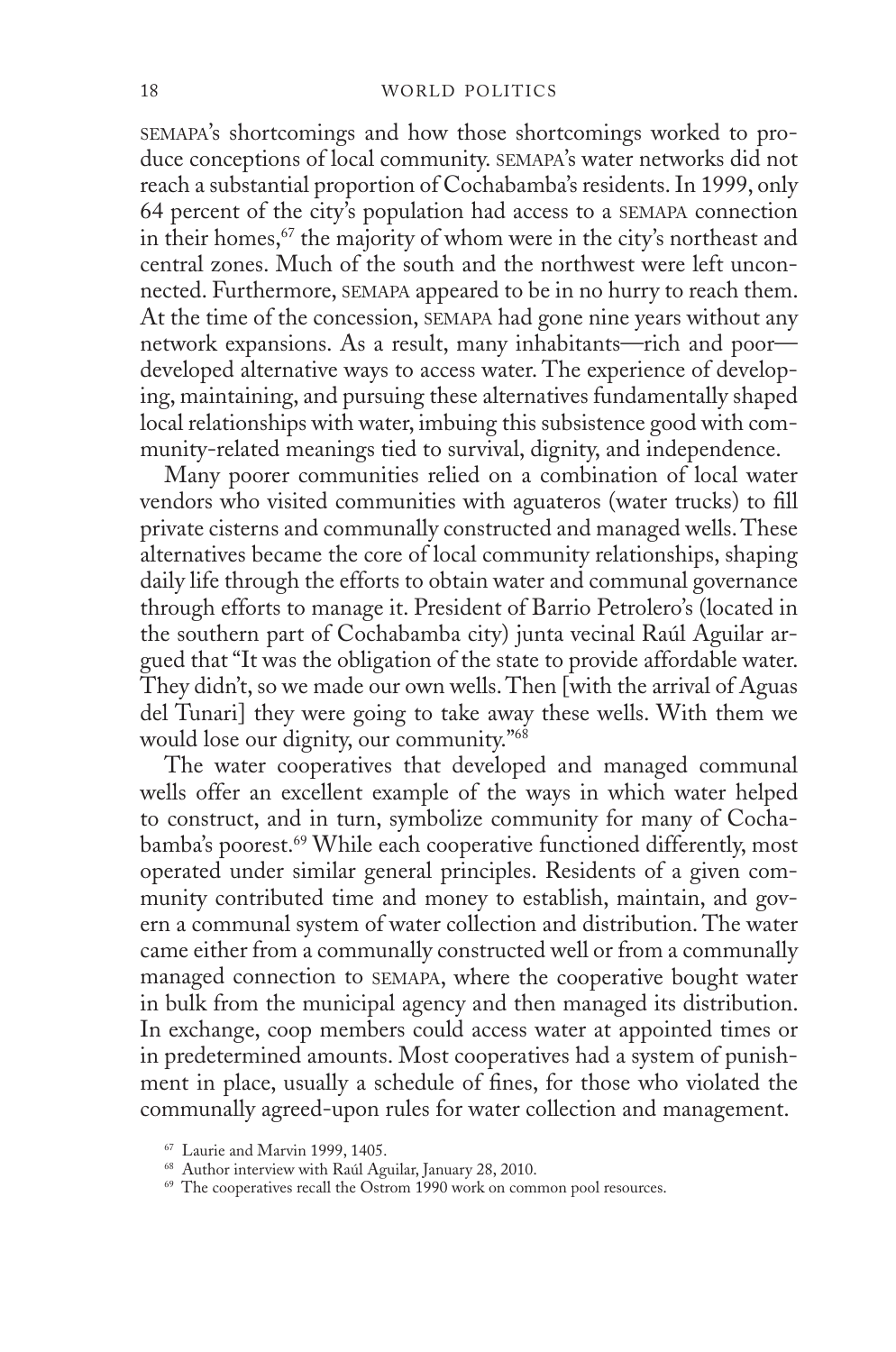The cooperatives served as a source of pride for the communities that developed them. The cooperatives reflected hard work, commitment, and entrepreneurship, and water took on these meanings. It became a symbol of the power of communal cooperation intimately tied to ideals of communal governance and neighborly relations.

Southern zone resident Carlos Oropeza echoed the sentiments of other southern zone interviewees when he said, "Thanks to water we are organized . . . we have dignity. Water gets us to work together . . . . The contract would have taken that away so we all participated."70 The Aguas del Tunari contract threatened the hard-won structures of local governance and reciprocity.

Another resident commented, "Water dignifies people. Water brings us together. It gets us to work together. There aren't political divisions with water. It doesn't have a political color. It brings everyone together."71

Of course, water does not always work this way. Communal governance structures are not the product of, nor do they continually produce, a constant state of collaboration and harmony. Meetings are contentious, and members do not always believe that others are doing their fair share, that the fees are appropriate, or that the water is being well managed. Yet, the experience of struggle is shared. In the Cochabamba case, the threat from outside—the national government and the private company—highlighted the shared struggle and allowed common experiences and common perceptions that community was at stake to dominate discourse. Microlevel understandings of the ways in which water and community were intertwined coalesced at the mesolevel.

semapa's failings created a sense of shared suffering, even if the degree and type varied greatly, which extended to Cochabambans of all classes, even those with water connections. Prior to the concession, the water authority was synonymous with poor quality and coverage. Furthermore, water provision through semapa was insufficient to meet demand. In 1999 semapa provided only 70 percent of the water demanded by the region's residents and businesses,<sup>72</sup> and only 23 percent of the connected population received water for a full twenty-four hours a day.73 Many wealthy residents boasted not only semapa connections, but also private wells. One resident of Cochabamba's wealthier northern zone commented, "Have faith in semapa? I don't think so. We knew

<sup>&</sup>lt;sup>70</sup> Author interview with Carlos Oropeza, February 10, 2010.<br><sup>71</sup> Author interview with Cochabamba resident, February 9, 2010.<br><sup>72</sup> Figure calculated from Laurie and Marvin 1999, 1405.

<sup>73</sup> Crespo Flores 2003, 114.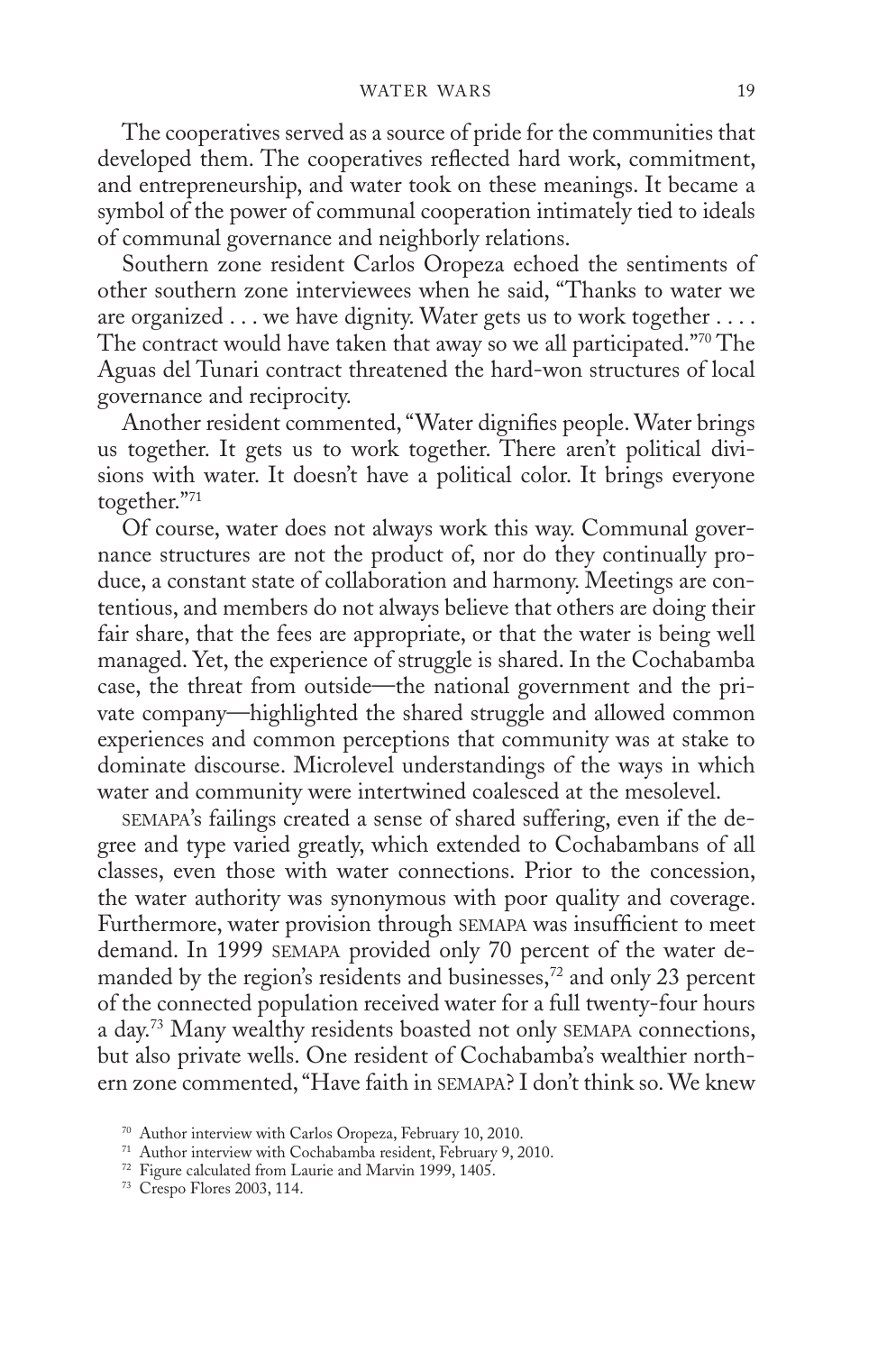we needed our own water so we built a well. We could usually rely on the well, but things would have been easier without it."74 Whether rich or poor, Cochabambans had been left on their own to ensure daily access to water for their families and their businesses.75

semapa's shortcomings also worked to produce broadly shared regional language through large-scale efforts to overcome the valley's water shortages. After years of fighting and waiting for the construction of the Misicuni project, which was to bring water to the valley through a thirty-meter tunnel, the dream was dead. With Aguas del Tunari at the helm, Misicuni—the project that had been touted as the region's savior, taking on a mythical status as the vehicle through which Cochabamba would be reborn—would never come to be.76

The failings of semapa's services bound many Cochabambans together. Ties included the intimate connections of quotidian communities that arose around neighborhood-level struggles to access water, and the mediated relationships that emerged through the shared knowledge that Cochabambans throughout the region's urban and peri-urban areas faced similar daily challenges as they sought access to reliable, affordable water. The understandings of water produced through these two processes overlapped in some places and were distinct in others. But however distinct or contradictory they may have been, they fit into the larger political project of opposition to the Aguas del Tunari contract without conflict. An external threat—the private company and the national government—highlighted the shared struggle and allowed common experiences and common perceptions that community was at stake to dominate discourse. Microlevel understandings of the ways in which water and community were intertwined coalesced at the mesolevel.

<sup>74</sup> Author interview with Cochabamba resident, February 9, 2010.<br><sup>75</sup> One might expect that, particularly for middle- and upper-class Cochabambans, these state failures would easily translate into expressed desires for market intervention. For some it did. "We needed to try something new," one resident of Cochabamba's north commented (author interview, Cochabamba, February 9, 2010). "semapa was corrupt. It didn't work. It wasn't going to work. We lost an opportunity, you know? A chance to begin again. Privatization is not always bad. But the Cochabamban people thought they were losing something, that the government was taking something that was ours away and giving it to rich private corporations." While his comments are colored by failures of water services in the post–water war era in Cochabamba, they reflect the sentiments of Cochabambans who hoped that a private company could solve the region's water problems. This interviewee did not join the protesters in 2000, but his language offers insights into why potentially like-minded Cochabambans did support the water wars. Something that was perceived as shared was passing into the hands of outsiders who could not know what was at stake in the principles and practices of local water relationships.

76 For a discussion of Misicuni's mythical status in Cochabamba see Crespo Flores 2003; Laurie and Marvin 1999.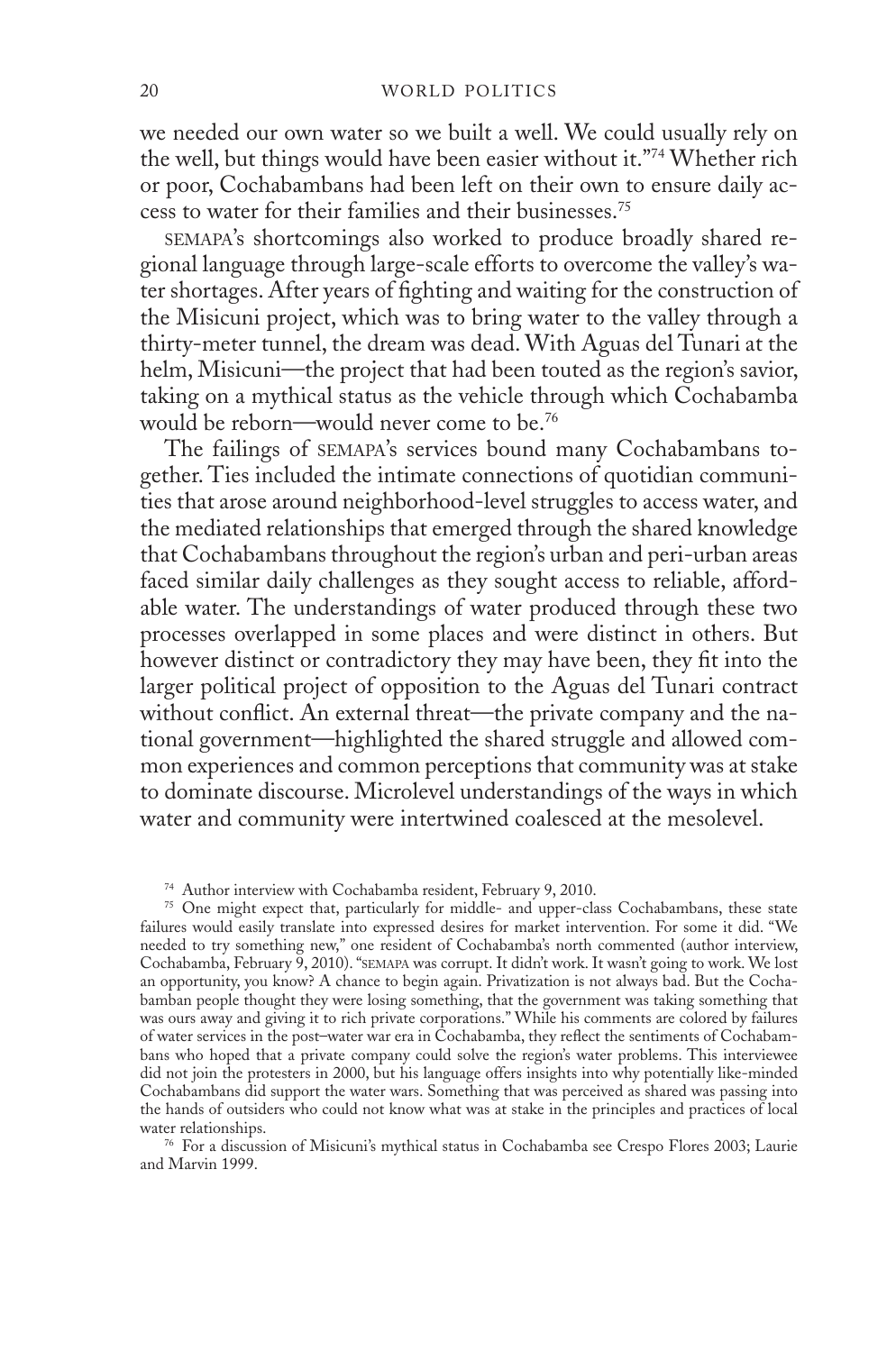## The Coordinadora and the First Water War

In the wake of the Vinto blockades, movement leaders met on November 12, 1999, to discuss next steps. That evening, those in attendance founded the Coordinator for the Defense of Water and Life (Coordinadora por la Defensa del Agua y de la Vida [Coordinadora]). The Coordinadora brought together strong preexisting organizations to work in common cause and served as the center of the movement through the final April protests. FEDECOR and CODAEP joined with the Departmental Workers' Union (Central Obrera Departamental, COD), the Federation of Manufacturing Workers of Cochabamba (Federación de Trabajadores Fabriles de Cochabamba [Fabriles]), the teachers' union, the transportation workers' union, the peasant union, and others. The alliance spanned not only urban-rural divides, but also social and class boundaries.77 Water's historical and contemporary roles in the region combined, allowing relationships with water to be perceived as shared by groups as disparate as regantes, factory workers, and business owners.

Participation in an "Assembly of the Cochabambinidad"78 convoked by the civic committee on December 20 reveals not just cross-sector, but also cross-class opposition to the contract. A photograph that appeared in the local newspaper *Opinión,* showed "businessmen, authorities, and leaders" at the meeting, and the accompanying article quotes the "representative of private business to the civic committee," Carlos Olmedo, as saying "[W]e have to adopt protest tactics to defend the interest of the Cochabambans."79 Two days later approximately fifty organizations participated in a march to the center of Cochabamba, where they called for a renegotiation of the Aguas del Tunari contract and Law 2029.80

 The participation of the transport union was particularly notable. *Opinión* reported that the transportation union's participation came after nineteen years of silence. Maclovio Zapata, the union's leader, said it hadn't joined previous marches addressing other economic reforms "because there were misunderstandings with the other labor organizations; but now the problem affects all Cochabambans."81

<sup>77</sup> Notably, neither civic committee nor the Federation of Neighborhood Organizations (Federación de Juntas Vecinales, fejuve) leadership attended the November 12 meeting; even while their membership participated in Coordinadora-convoked marches, the leadership of both organizations

 $^{78}$  The word invokes Cochabamban-ness, implying a strong attachment to being Cochabamban.

<sup>&</sup>lt;sup>79</sup> "Cochabamba en emergencia exige rebaja de tarifas de agua," *Opinión*, December 21, 1999.<br><sup>80</sup> "Cochabambinos protestarán hoy contra subida de precios," *Presencia*, December 22, 1999.<br><sup>81</sup> "Cochabamba unida, rechaza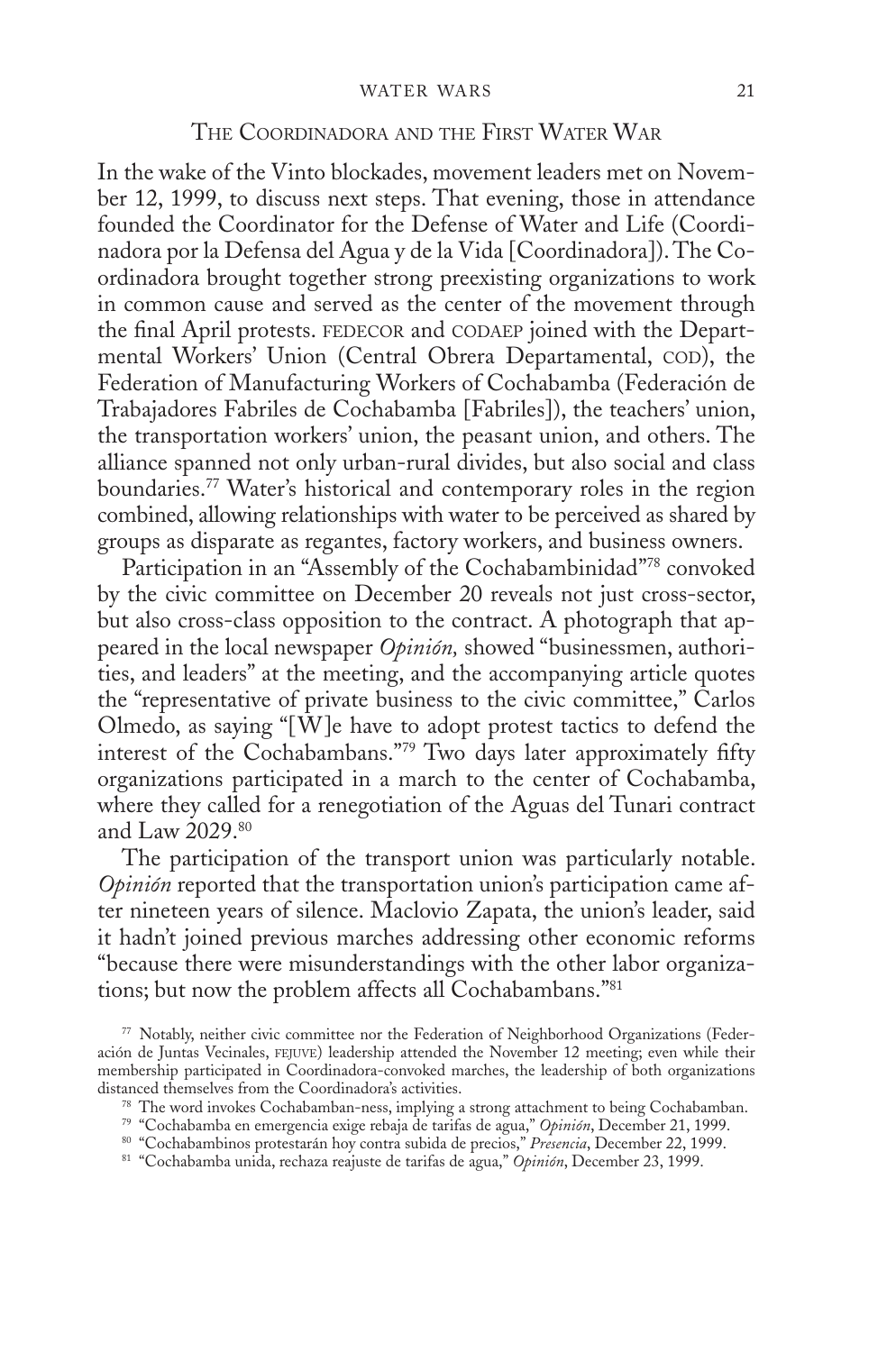In spite of shared grievances in the past, Cochabamban unions had been unable to unite to fight for shared interests. The education, factory, and transportation unions, for example, had each fought on their own for individual goals, often antagonizing each other in the process. The threat to water created a perception of shared destiny; each may have perceived different communities to be at risk, but water provided a common language.

When Cochabambans saw their first water rate hikes in early January 2000, perceptions of unity manifested themselves in calls for large-scale protest.<sup>82</sup> In seven months, a movement that began with a small group of professionals had grown to include unions, neighborhood associations, and even previously unorganized Cochabambans. The appeal to defend water made the Coordinadora "at once rural and urban, multiclass and multiethnic, straddling what have historically been often been fractious divides."83

Ultimately, the water concession contract simultaneously threatened perceived material interests and indexed some combination of nation, region, ethnicity, heritage, and local community. These symbols brought Cochabamba's disparate groups together, apparently united in a single cause. I do not seek to undervalue the importance of the material claim. In fact, many interviewees cited the rate increase as the "*detonante"* (detonator) for the large-scale protests in January 2000. Yet, while the rate increase mattered—I do not expect that there would have been large-scale mobilization without it—there was something more at work. In the days that followed, those who could afford the rate hikes, as well as those who were not connected to the municipal water system, were holding banners in the streets and invoking a violation of usos y costumbres. As the president of Barrio Petrolero Aguilar put it, the reform "affected everyone, it did not matter what salary or sector."84

Cochabambans had been mobilizing around water for decades they had mobilized in individual neighborhoods to demand improved semapa services, to advocate for the Misicuni project, to form an irrigators' union when a new water law threatened irrigators' interests,

<sup>82</sup> In some cases, hikes were as high as 200 percent (Shultz 2003; Peredo 2003; García, García, and Quintón 2003), though average increases appear to have hovered closer to 60 percent. For those Cochabambans paying the lowest possible rate for their water, the average cost of water went from 7 percent to 11 percent of the minimum monthly wage (355 bolivianos or US \$60.01/month). For the approximately 55 percent of the Cochabambans living below the poverty line (Bs293/month or US \$41), the minimum monthly payment would have exceeded 35 percent of income, not including additional meter fees. Instituto Naciónal de Estadísticas 2006.

<sup>83</sup> Albro 2005, 251.

<sup>84</sup> Author interview with Raúl Aguilar, January 28, 2010.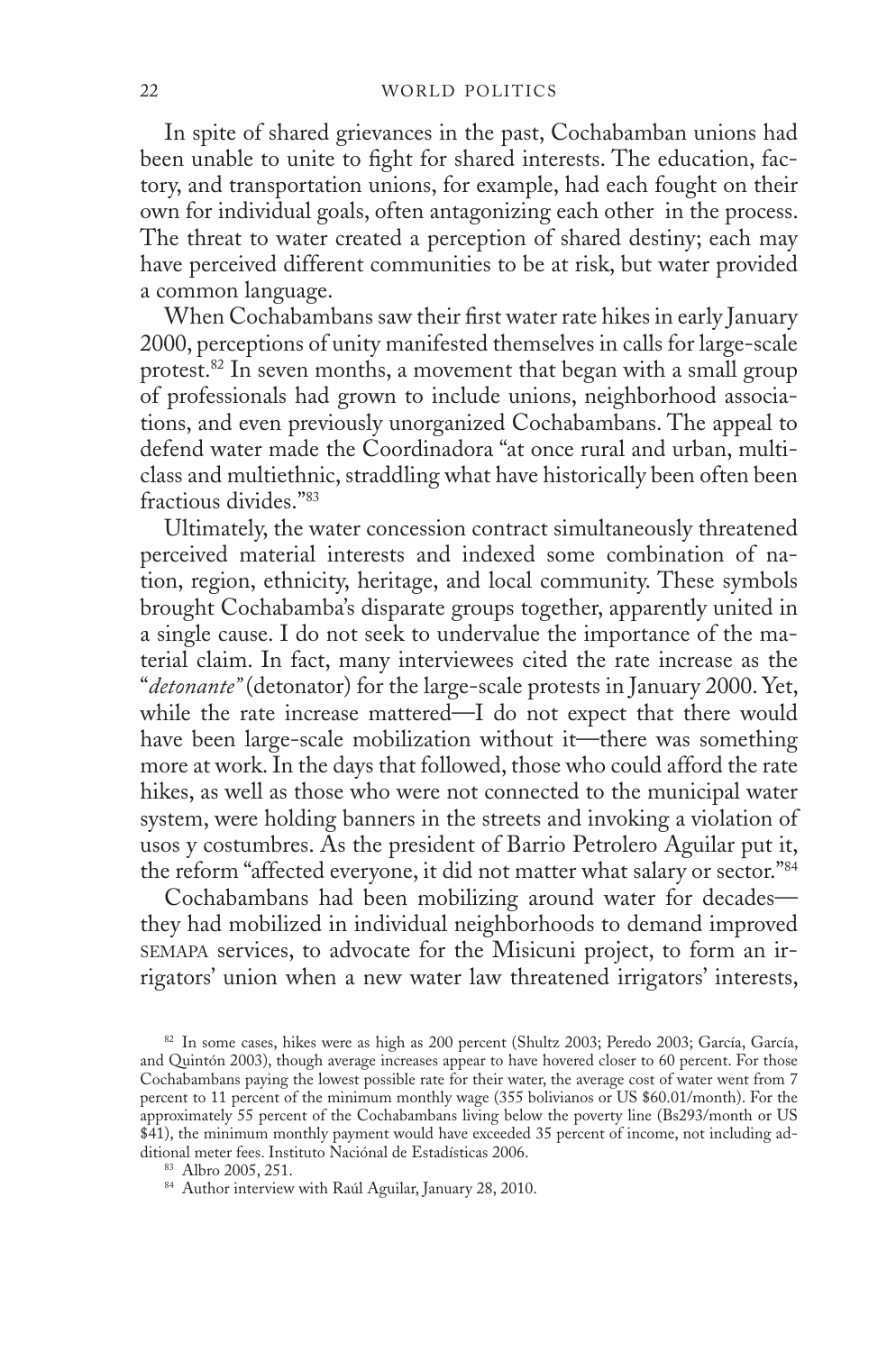and to fight for and to stop new wells in peri-urban areas in the 1990s. The water wars were unique because the groups that mobilized, many of which were organized around sector, class, or neighborhood-specific claims, found a common cause without challenging the particularities of the understandings of water that emerged through multiple contextdependent relationships. Water-related demands on the state varied different individuals and group members had different perceptions of priorities and interests when it came to making claims. Solutions to problems of scarcity, corruption, and poor service could vary depending on differences in water-related practices. Disparate understandings made unity difficult when it came to advocating for changes in state policy. Yet opposition to Aguas del Tunari was based in multiple meaning-making practices and understandings of water. With the Aguas del Tunari contract, those interests and understandings, if only for the months of the mobilization, overlapped.

 On January 11, 2000, the blockade for dignity began. For three days, irrigators' associations effectively blocked strategic roads, and neighborhood associations on the periphery set up barricades. The civic committee and the Coordinadora rallied thousands of Cochabambans to the streets. Regantes, factory workers, architects, engineers, environmentalists, students, transportation workers, teachers, neighborhood organizations, and local water committee members all participated. Anecdotes describe children creating roadblocks with bicycles and sticks, elderly women lying across the streets, and bank employees offering aid to protesters.85 José Antonio Gil, the commander of the army unit stationed in Cochabamba, recalls, "My wife, my child, my household employee—they were all in the streets."86 The protests shut down the regional airport as well as the two major highways into and out of the city.87 City officials called in hundreds of police officers to control the march to the central plaza; they attempted to reopen the roads, but protesters stayed put.

The significance of water to the livelihoods and identities of Cochabambans allowed the Coordinadora to explicitly call on Bolivian and Cochabamban identifications, underscoring collective vulnerability without trying to distinguish the needs or interests of distinct groups within a broad framework of citizenship. Maria Esther Udaeta, who in February helped to negotiate agreements with the government, recalls that she felt as though to threaten water "was to violate our

<sup>85</sup> Olivera 2004; Shultz 2003.

 $\%$  Interview with José Antonio Gil, February 8, 2010.  $\%$ Shultz 2003.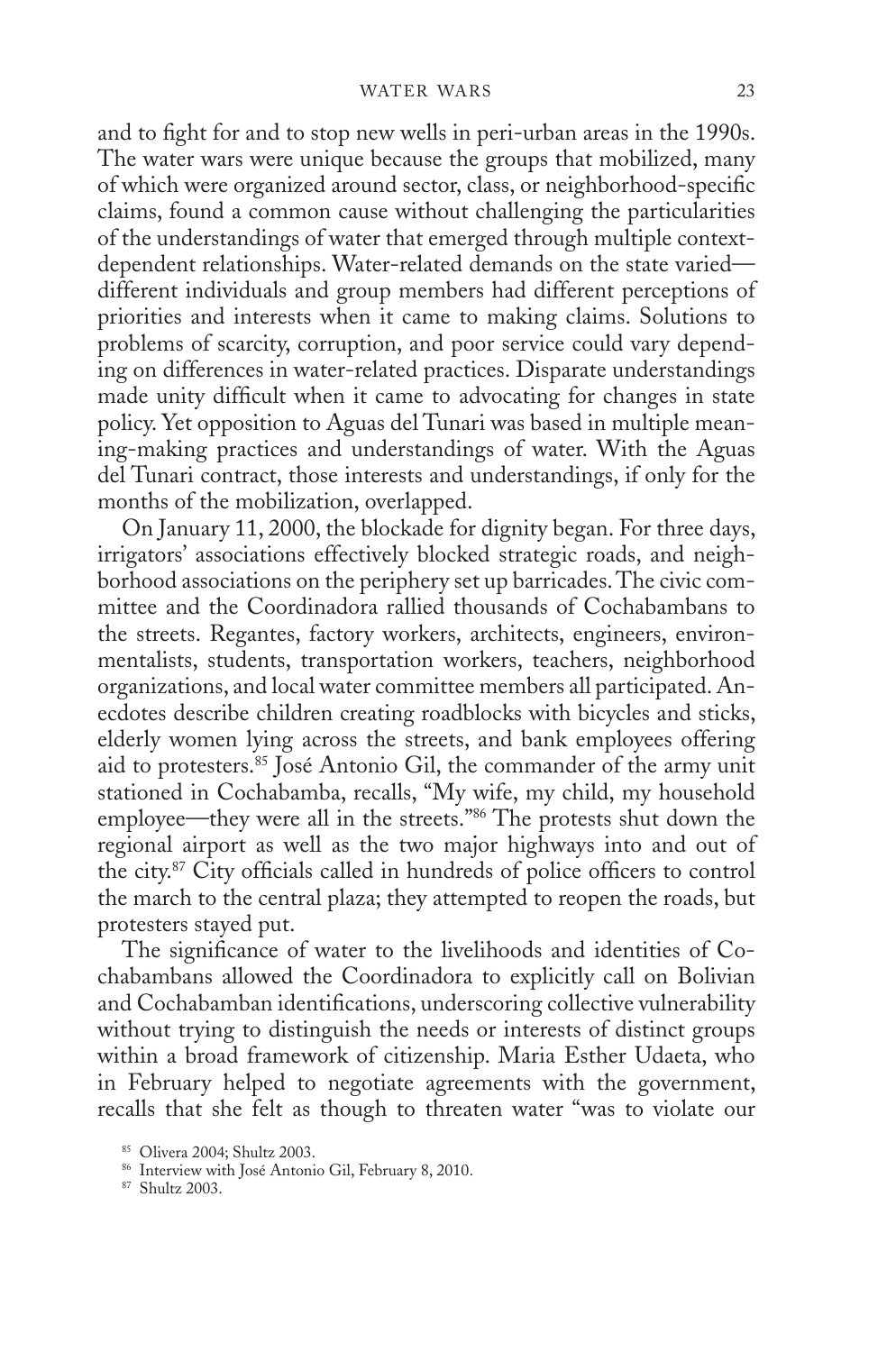sovereignty."88 It is a comment that resonates with individual, neighborhood, regional, and national-level conceptions of self-determination. Cochabambans marched behind the Bolivian flag, and images of it held in the air dot photos of the protests. For Aguilar, protesters took the plaza "in the name of Bolivia. . . .The state forfeits the flag when they don't do their job. The people raised the flag because they were defending the country."89 The highly regional Misicuni myth also took center stage. Placards held by protest participants read, "No to the rate increase [tarifazo], yes to Misicuni." The Aguas del Tunari contract was perceived as the end to the promise of Misicuni—the modernization that Misicuni was to bring and the past it was to recall were both somehow made impossible. Regional and national imaginaries did not appear to be in competition with one another.

But even as Cochabambans invoked national patrimony and promises of regional "progress," they also deployed decidedly ethnic symbols. The indigenous *wiphala*, a flag often used to represent a broadly Andean indigenous category, also filled the protests. The perceived threat to water tapped into national and ethnic identifications.

cod leader Walter Antezana's recollections echo those of other participants. Both the Bolivian flag and the wiphala, he recalls, "brought more energy to the streets. They reminded us what was at stake, what we were fighting for."90 For many participants, the wiphala appears to have simultaneously symbolized usos y costumbres and conceptions of regional heritage. One participant who was in his early thirties at the time of the protests said, "The wiphala was about respect; respect for our past, respect for who we are, for our beliefs and customs."91 To defend water was to defend cultural practice, the region, and the country. Ethnic, nationalist, and regional imaginings came together without conflict. Water had tapped into powerful imagined communities that were, at that moment, able to bring people to the streets and to exist together apparently seamlessly.

The kind of plural nationalism that emerged during the January protests was available to organizers because the conception of water as national or regional patrimony resonated simultaneously with national political and indigenous claims. Furthermore, the claims did not compete with each other.<sup>92</sup> Indeed, many interviewees who did not identify as Aymara or Quechua claimed that their heritage was at stake as

- 
- 

% Author interview with Maria Esther Udaeta, January 31, 2010.<br>
% Author interview with Raúl Aguilar, January 28, 2010.<br>
% Author interview with Walter Antezana, September 9, 2008.<br>
% Author interview with water war prote Others may consider their national and indigenous roots as highly distinct—they are Quechua *and*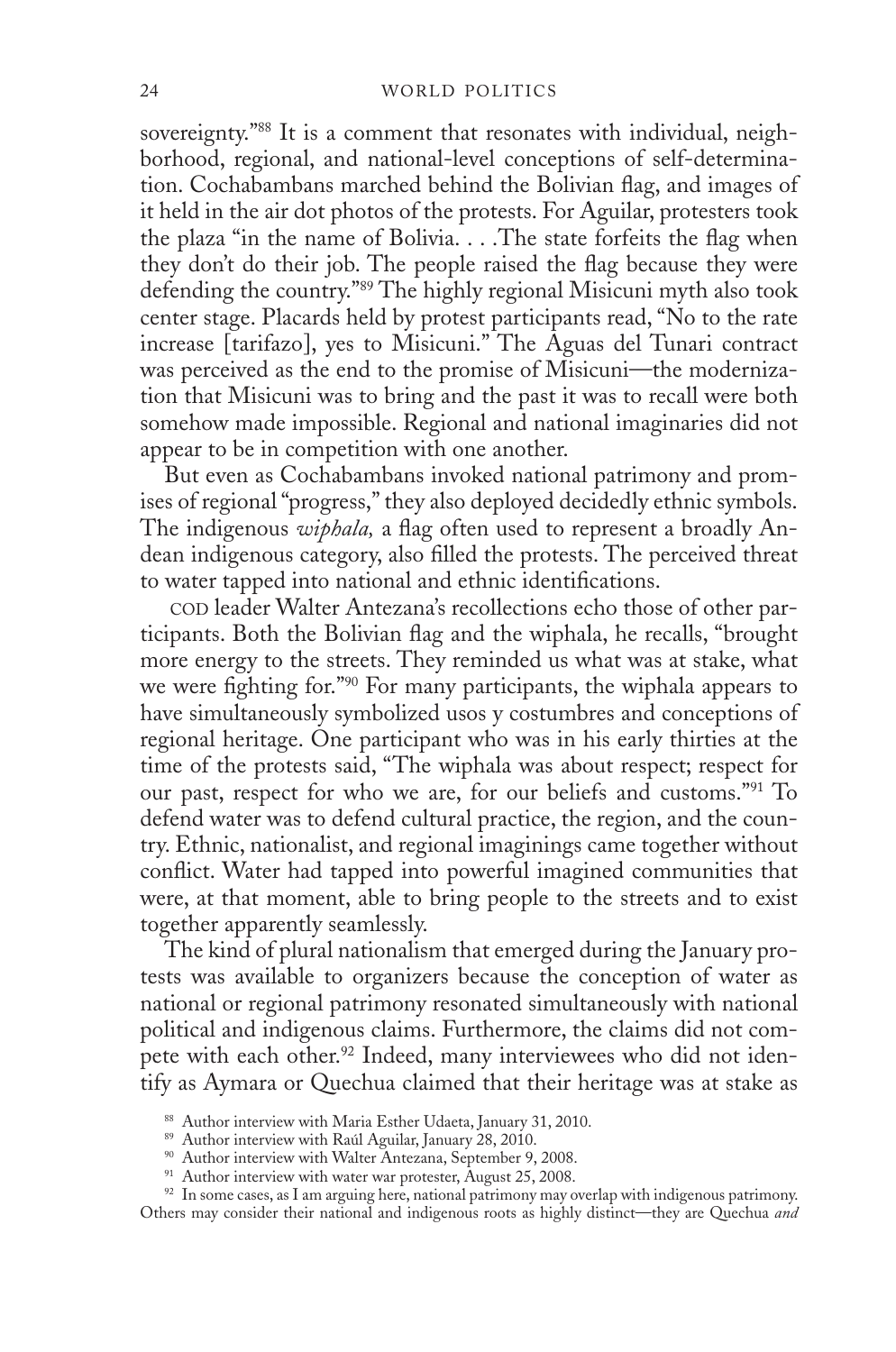well. One participant in the water wars who as a college student in her mid-20s at the time and did not identify as indigenous, said, "Usos y costumbres can't be lost. They are an important part of where we come from."93 Union leader Antezana claimed that part of what was at stake was "lo andino [the Andean]."<sup>94</sup> Water could be described as a particular right of Cochabambans, as belonging to Bolivians, or as a reflection of perceived Andean or regional customs. In the water wars participants could make each of these claims in the same utterance without challenging perceptions of meaning coherence.

This potential for simultaneous imaginings served to unite not only a variety of sectors and regions, but also a variety of income levels. When questioned, every interviewee who had been present at the events in January 2000 recalled that participation was not correlated with class. Instead, a language of solidarity grounded in region and country permeated my interviews and informal conversations. Furthermore, notions of class need to be understood in relational terms. Even those who may have been from a financially privileged class in the Cochabamban context may have also considered themselves to be part of a class that had been ignored or marginalized by national elites. These shared perceptions of marginalization tapped into the imagined communities of nation and region, and motivated Cochabamba's wealthy to participate.

Quotidian communities also brought people to the streets. Explanations of the water wars simply as a reaction to increased water rates are equally confounded by the participation of those who were not paying municipal water bills as by the participation of their wealthy neighbors. As these individuals did not have hookups to the semapa network, none of them was contending with the water-rate increase. They did, however, have to contend with fears that the Aguas del Tunari contract would violate their hard-won perceptions of autonomy. The contract allowed the company to place meters on community-constructed wells and water networks. These meters would not only measure usage and calculate charges for systems that had been privately developed, they could also potentially disrupt the quotidian community structures developed for regulating, maintaining, and charging for water services. While many of the protest participants who did not receive water bills referenced national, regional, or ethnic claims when explaining their actions, they uniformly emphasized the perceived violation of the small communities that they had developed to facilitate access to water.

Bolivian—and do not consider the two identities as overlapping. Robert Albro 2005 suggests that the water wars brought indigenous and Bolivian conceptions of nation together under the banner of "popular 'citizenship.'" 93 Author interview with water war protester, August 25, 2008. 94 Author interview with Walter Antezana, September 9, 2008.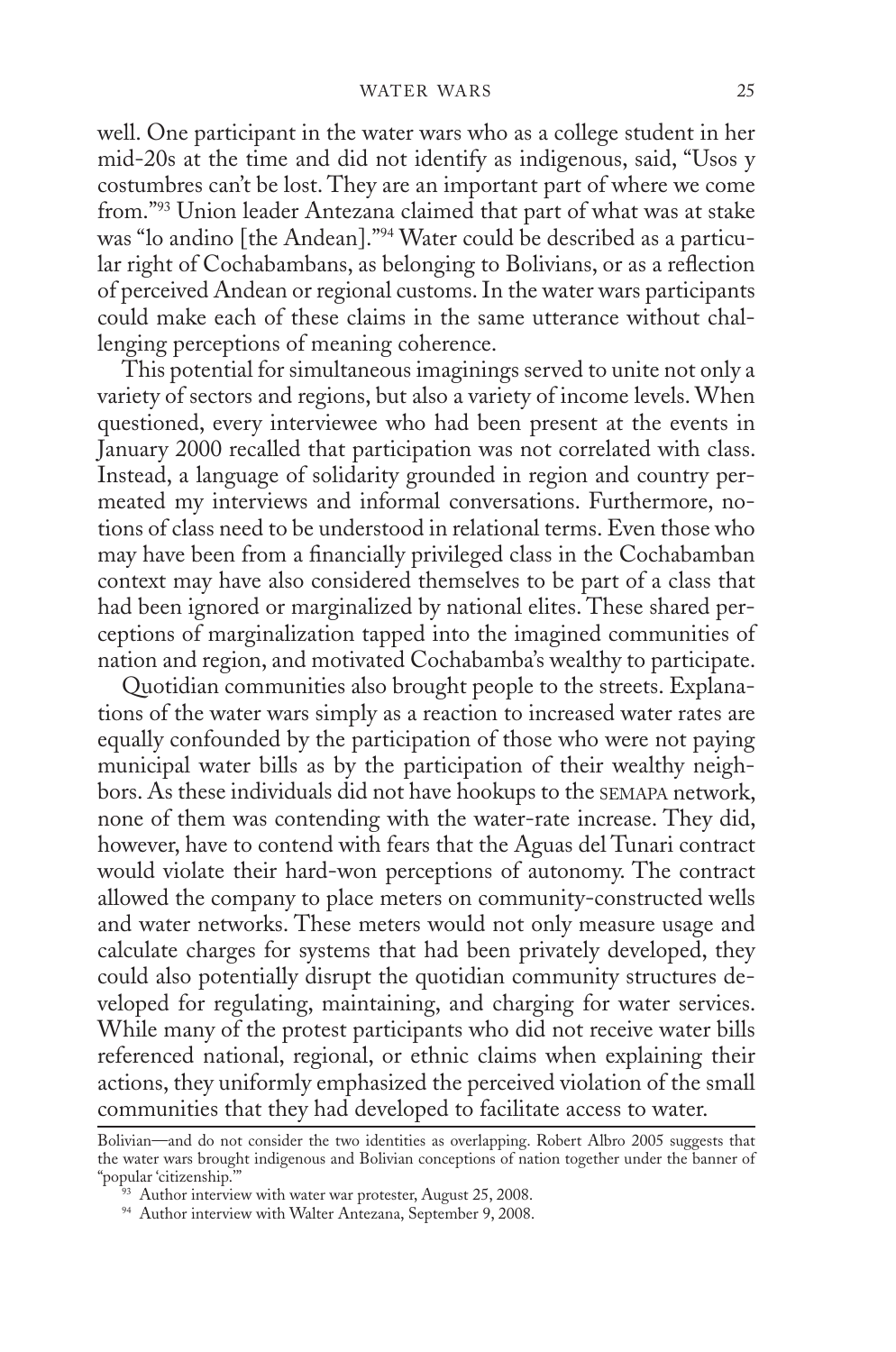Placards held by demonstrators during the protests in February indicate how some participants perceived the Aguas del Tunari contract as a threat to local community autonomy and organization. Footage of the events shows handwritten signs reading, "Long live the self-organization of the *pueblo* [people/town/community]," "The pueblo organizes alone and without parties," and "Popular support can more than any state."<sup>95</sup> All three statements are indicative of the perceived divide between the people and the state. But they also reveal the local connection of water to self-determination. References to self-organizing and the effectiveness of popular action without the state speak to pride in the very protests themselves and in Cochabambans' history of providing for themselves where water was concerned. The events of the water wars exemplify the self-reliance invoked by these phrases. But the statements also speak to the perception of the Aguas del Tunari contract as a threat to the local, community-based organizational efforts that dominated relationships with water in urban and rural areas throughout the valley.

The January protests lasted three days. Government representatives and movement leaders sat down to negotiate and people left the streets, but the water wars had undoubtedly begun. The disparate identifications and interests of protesters coalesced into what the scholar Rocío Bustamante calls "a single group in the streets,"96 difficult to isolate, divide, or undermine. Why Cochabamba erupted when and how it did can only be explained when specific attention is paid to the mobilizing power of the meanings with which water was imbued. Cochabambans took to the streets because local communities and regional, national, and ethnic identifications were perceived to be at risk. Material relationships with water mattered, but it is important to also understand how those material relationships worked to produce communal understandings, ideas, and attachments. Cochabambans took to the streets again in February and April, and other dynamics took hold as the movement grew. Yet the ways in which water indexed community explains why a broad coalition was initially possible.

### Engaging Alternatives

The Cochabamba case is particularly well-suited to exploring the dynamics of social movement emergence because of the lack of variation in

<sup>95</sup> Rioja Vasquez 2002. In Spanish, the signs read: "*Viva la autoorganizacíon del pueblo*," "*El Pueblo organiza sólo y sin partidos*," and "*La resbaldia popular puede mas que cualquier estado*."

<sup>96</sup> Bustamante, Peredo, and Udaeta 2005, 80.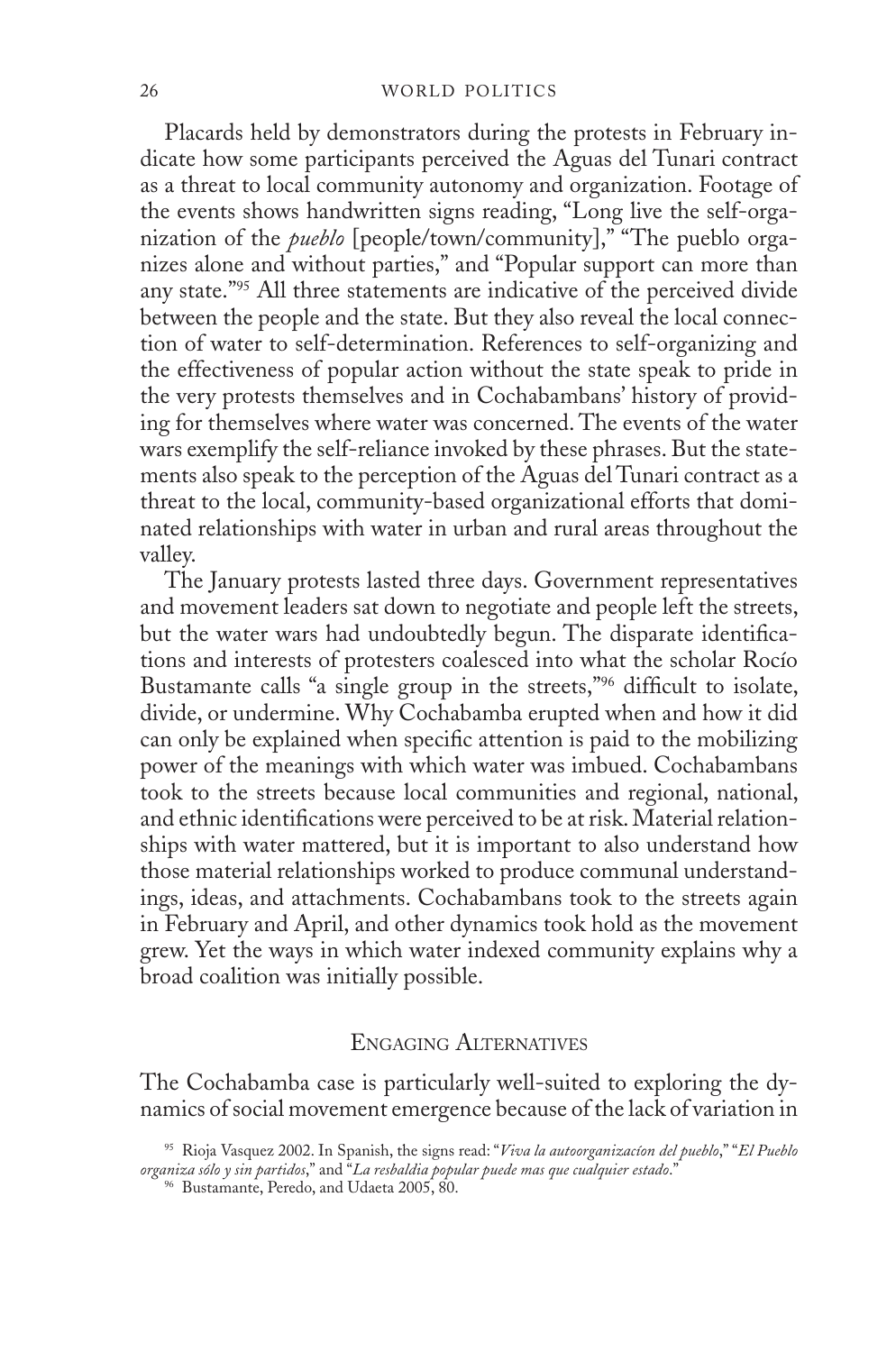other elements often central to theorizing on social mobilization. Mobilizing structures, political opportunities, and frames all undoubtedly played a role at various stages in the water wars and provide an impor- $\frac{1}{2}$  tant foundation to understanding the dynamics at work.<sup>97</sup> Most notably, Cochabamba was home to a number of mobilizing structures—unions and neighborhood organizations in particular—that proved critical to the emergence of resistance in the region. Furthermore, the region is known as one of Bolivia's most contentious; Cochabamba's peasants played an important role in agitating for agrarian reform in the years following the 1952 revolution, and they spearheaded resistance to the economic adjustment Hugo Banzer adopted during his dictatorship in 1974.98 Yet neither the dynamics of the movement's emergence nor its plural composition can be explained by looking at resources alone. Associational resources available to local organizers varied little in the late 1990s, and in spite of a variety of grievances, large-scale, widespread protest did not emerge until the privatization of water. Furthermore, in spite of similar organizational networks and significant material hardship, broad-based protest over a variety of related claims did not emerge in the rest of the country until after Cochabambans had been in the streets for more than three months.

Similarly, changes in political context cannot entirely explain the events in Cochabamba. Local changes in the political opportunities available to social movement organizers in the spring of 1999—prior to any significant mobilization—do not appear to be unique to the water movement, and national changes in political opportunities were not unique to Cochabamba. Attention to this dynamic cannot explain the mechanisms that brought a diverse group of Cochabambans to the streets in the movement's early months.

Collective action frames were undoubtedly critical to the movement's emergence and its ability to attract so many Cochabambans.<sup>99</sup> The threat to water resonated with Bolivian, Cochabamban, and indigenous nationalist master frames, allowing the issue to appeal even to those not severely affected by the rise in water rates. This article

<sup>99</sup> I use the term "frame" in the way it is generally deployed in social movement scholarship. See, for example, Snow and Benford 1988, 137, who describe a frame as an "interpretive schema that simplifies and condenses the 'world out there' by selectively punctuating and encoding objects, situations, events, experiences, and sequences of action." Framing refers to "the process of defining what is going on in a situation in order to encourage protest" (Noakes and Johnston 2005, 2). While these usages draw on Goffman 1974, they imply a far narrower conceptualization of the term.

<sup>97</sup> See McAdam, McCarthy, and Zald 1996; McAdam 1999; Tarrow 1998; McAdam, Tarrow, and Tilly 2001; Aminzade 2001; Goodwin and Jasper 2004 for overviews of dominant approaches to social movements as well as critiques of those approaches.<br><sup>98</sup> The protests resulted in what has come to be called the *Masacre del Valle* (massacre of the valley).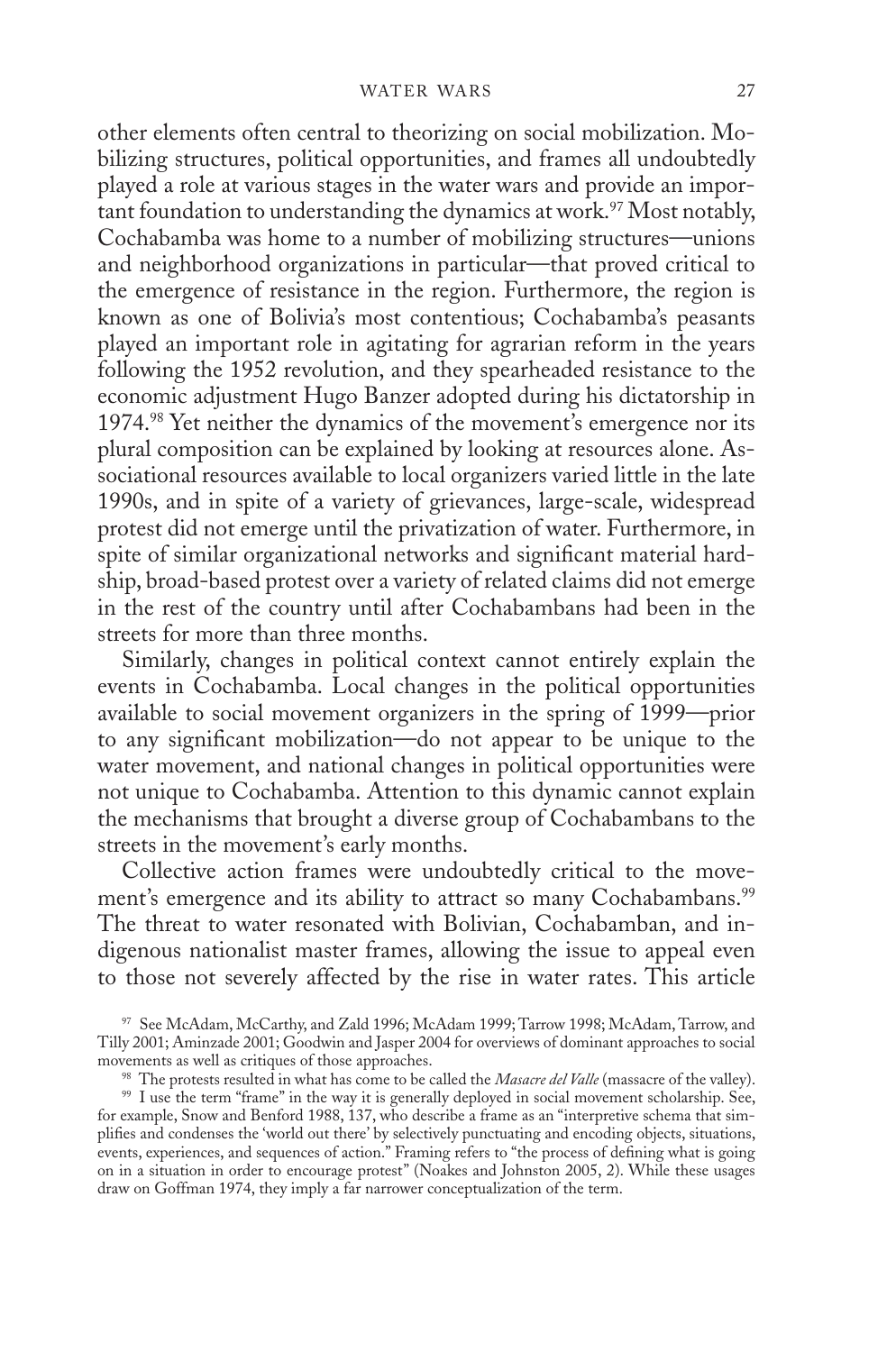helps us to understand why these frames were available to this particular movement at this particular moment.

I argue that the agency of social movement entrepreneurs should be understood as being in constant interaction with cultures that are produced through iterative, dynamic, meaning-making processes. Within the social movement literature, framing is often something that is "being done."100 It is active, signifying work that can generate, reproduce, and challenge dominant meanings.<sup>101</sup> Social movement entrepreneurs actively create and maintain meanings for participants and nonparticipants throughout the movement process. Yet these entrepreneurs often build on preexisting interpretive frames. Collective action frames can be "the outcome of negotiating shared meaning,"102 but the negotiations will be more successful if the interpretive schema from which they are developed overlap; interpretive processes are at work well before savvy social-movement entrepreneurs engage in their own processes of meaning construction. Indeed, while movement organizers in Cochabamba deftly deployed frames that had the "empirical credibility, experimental commensurability, and ideational centrality or narrative fidelity"103 necessary to resonate with Cochabambans, the question remains as to why they were able to develop frames with these characteristics.<sup>104</sup> Why was the water movement able to create and capitalize on resonant master frames? Why did nationalist, ethnic, and regional frames appeal so powerfully when water was at stake? Here, we must look to the meaning-making processes that were taking place before the mobilization. Frames mattered, but to understand how and why they worked the way they did, the microlevel processes through which Cochabambans made sense of what was at stake in the Aguas del Turnari contract must be explored.105

#### **CONCLUSION**

Three potential avenues for further research and theoretical work emerge from the Cochabamba case. Most broadly, the analysis indicates that

- <sup>100</sup> Benford and Snow 2000.
- <sup>101</sup> Benford and Snow 2000.
- <sup>102</sup> Gamson 1992, 111.
- 103 Snow and Benford 1992, 140.

<sup>104</sup> By empirical credibility, the authors refer to the "apparent evidential basis for a master frame's diagnostic claims" (Snow and Benford 1992, 140). Experiential commensurability suggests direct experience with a problem, and ideational centrality refers to how well the frame "rings true" with a given

<sup>105</sup> I also explored threshold and demonstration effects, prior history of mobilization, and charismatic leadership as potential explanations. None offered satisfactory accounts of the events. Space constraints limit their inclusion here.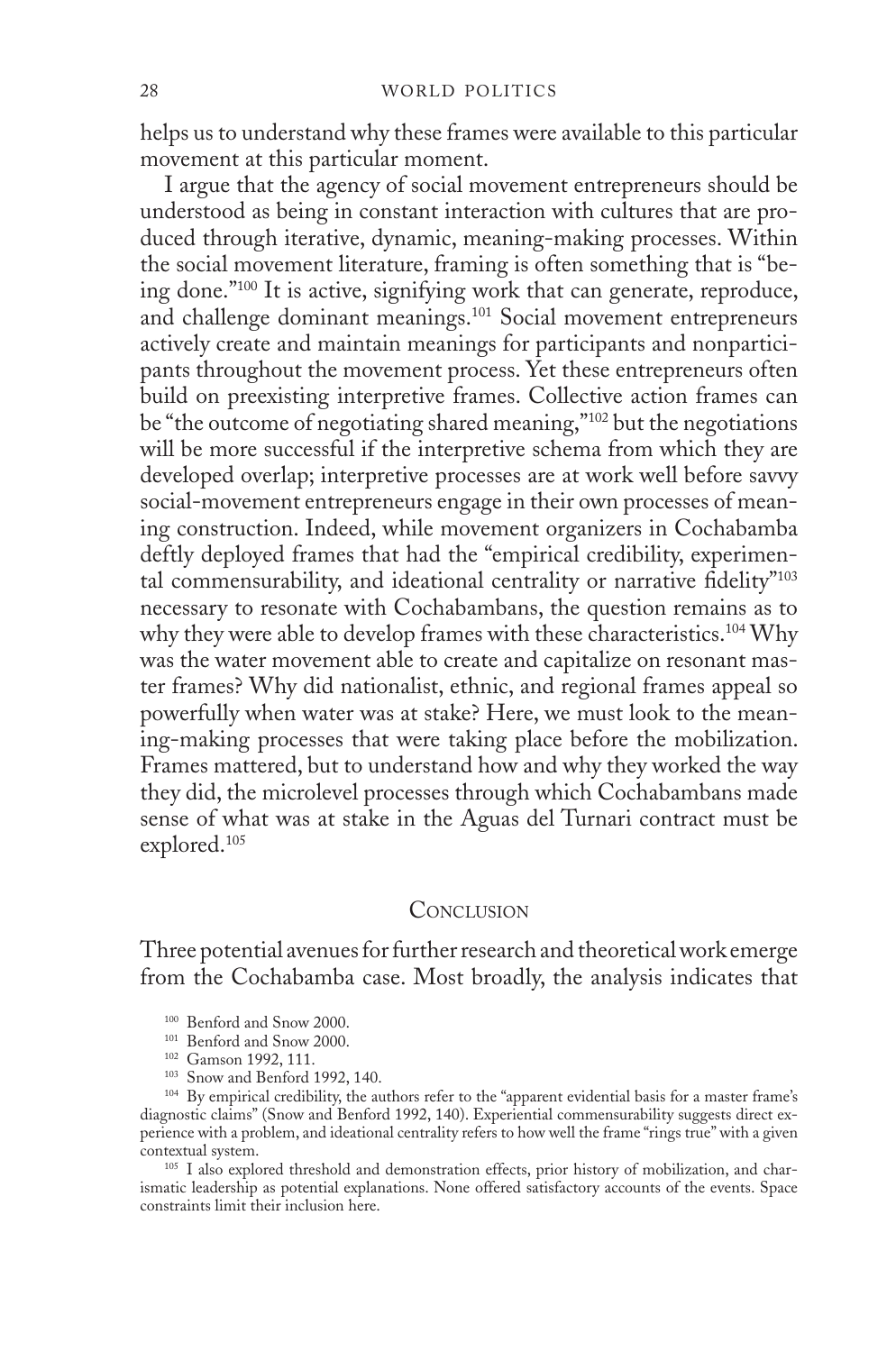paying attention to what people perceive to be at stake in marketization processes matters for the dynamics of contention. When we understand claims as more than a material set of things, we can better explain how and why apparently similar market reforms in different contexts might work differently to produce political resistance.<sup>106</sup> More specifically, the ways in which water indexed community in Cochabamba suggests that broader theorizing on the intersection of water and contention is warranted. There might be systematic ways to understand when marketdriven threats to water would work to produce mobilized resistance and when they would not. Assuming that there are strong mobilizing structures on which a movement can draw and that movement leaders understand political opportunities to be open,<sup>107</sup> we might expect marketization of water to produce broad-based contention in places where water-related practices help to construct conceptions of communities in urban and rural areas. Areas where clean water does not simply arrive at people's homes on demand through a tap but requires daily effort might be particularly likely places for water to take on community-related meanings. This kind of "artisanal"108 relationship with water is likely to put it at the center of life and livelihood and, as a result, of community. The events in Cochabamba indicate that broader theorizing is possible on when and where water indexes community.

Furthermore, the research pushes us to think systematically about resources other than water that might have similar political effects. Are there categories of goods that are likely to symbolize community and generate comparable episodes of contention when markets threaten to interfere? The mechanisms explored in this article suggest that any good at the center of daily life and livelihood could come to symbolize community. The daily practices that emerged around water in Cochabamba are rooted in its crucial role in historical and contemporary subsistence.109 Water's role in material life makes it central to daily practices and cultural imaginings. With these mechanisms in mind it becomes possible to imagine that any subsistence resource at the center of routine, communal, and material practices might come to symbolize neighborhoods, regions, nations, or ethnic groups in the way that water did in Cochabamba.

While this discussion clearly calls for further comparative research, literatures on moral economies and contention $110$  suggest that we can

<sup>106</sup> See Simmons 2014.

<sup>&</sup>lt;sup>107</sup> I do not mean to reproduce the vagaries and ambiguities of the political opportunity concept here. I acknowledge that the concept is poorly defined. See Goodwin and Hasper 2004.

<sup>108</sup> Bakker 2003.

<sup>109</sup> See Simmons 2014.

<sup>110</sup> For example, Thompson 1971; Scott 1976.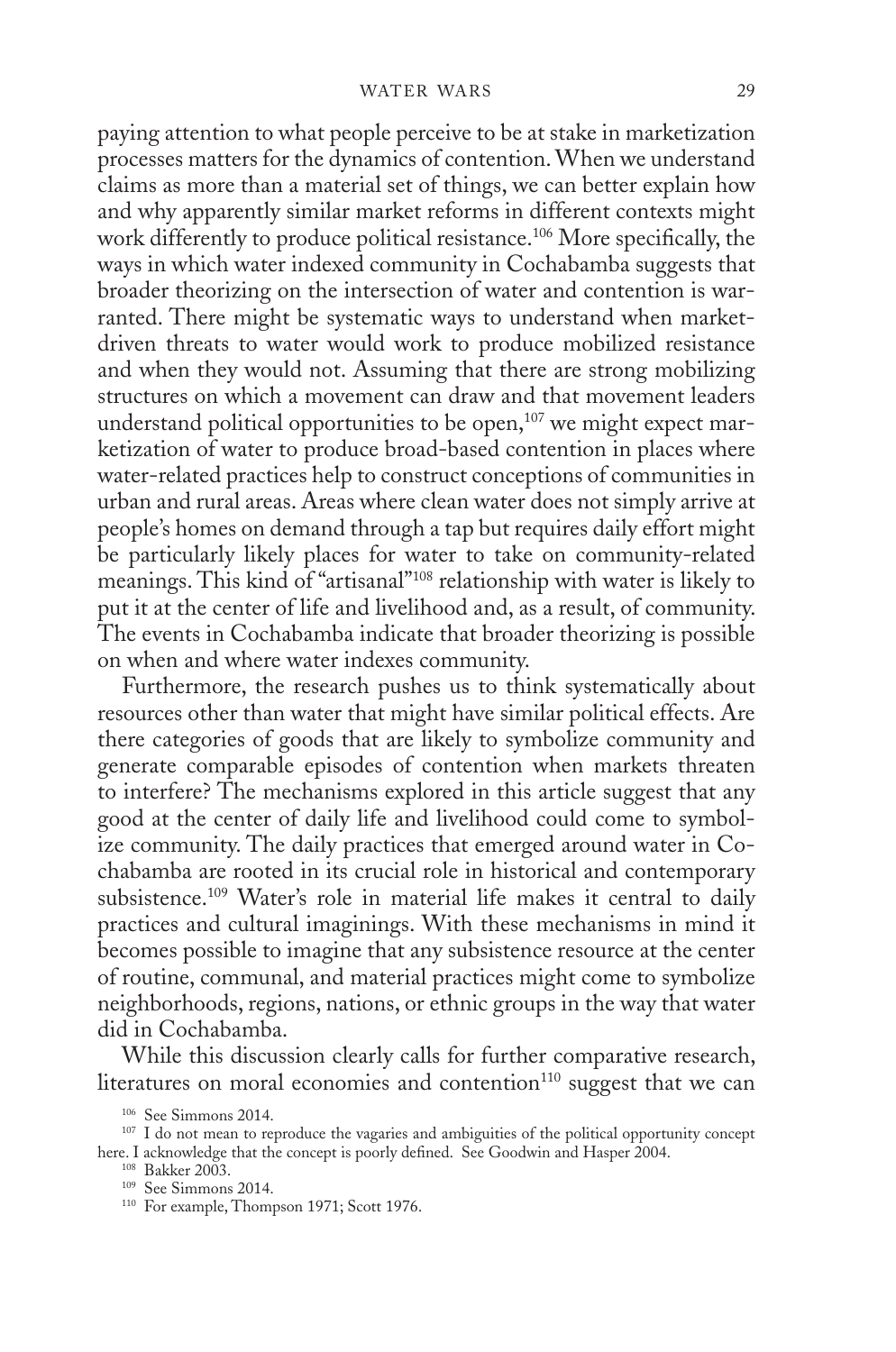#### 30 WORLD POLITICS

think broadly about connections between material livelihood, markets, and social mobilization.<sup>111</sup> When people perceive a subsistence good to be at risk, material and symbolic worlds are at stake; citizens take to the streets to defend not only their pocketbooks, but also their conceptions of community. We should expect these kinds of threats to be particularly likely to produce mobilized resistance.

#### APPENDIX<sub>1</sub>

## Ethnographic and Historical Research Methods

While in the field, I participated in Cochabamban life by taking part in social gatherings, political events and protests, and office activities. I observed formal meetings and workshop sessions, read local newspapers, went to plays, concerts, and movies, and watched local television. I spent time speaking about water with local residents and observing local practices involving water governance, management, use, and collection. These experiences gave me the tools to make sense of particular actions or words in the context in which they took place or were deployed.

I conducted over 100 formal, open-ended, and semistructured interviews with Cochabambans, many of whom participated in the water wars directly and some of whom did not. I interviewed leaders of most of the major organizations involved, including local unions and neighborhood groups. I was able to meet, often more than once, with leaders from over twenty local organizations whom I identified through newspaper coverage of the events, internal movement documents collected during archival research, or recommendations from other interviewees. I also conducted interviews with Cochabambans who were not movement leaders but were living in Cochabamba at the time of the water wars. Some of these individuals were identified in the course of my conversations with movement leaders. Most, however, came through informal conversations during public events, at local grocery stores, marketplaces, or cafes or other venues throughout the city. At each of these venues I would approach individuals I did not know, ask them if they were living in Cochabamba during the water wars, and whether they

<sup>&</sup>lt;sup>111</sup> In spite of the emphasis on moral economies, Thompson and Scott remain focused on the material qualities of subsistence. The general references to necessities and food beg disaggregation, as not all food is likely to be encompassed by a subsistence ethic. In particular, Scott's focus on the nourishment that subsistence goods provide overlooks the ways in which the material and the symbolic work to constitute each other when subsistence is at stake. Neither author takes up the ways in which subsistence goods might symbolize neighborhood, nation, region, ethnicity, etc. Yet even if these authors' emphasis on subsistence appears confined to a commitment to the material, it does indicate that such threats may play a systematic role in social mobilization.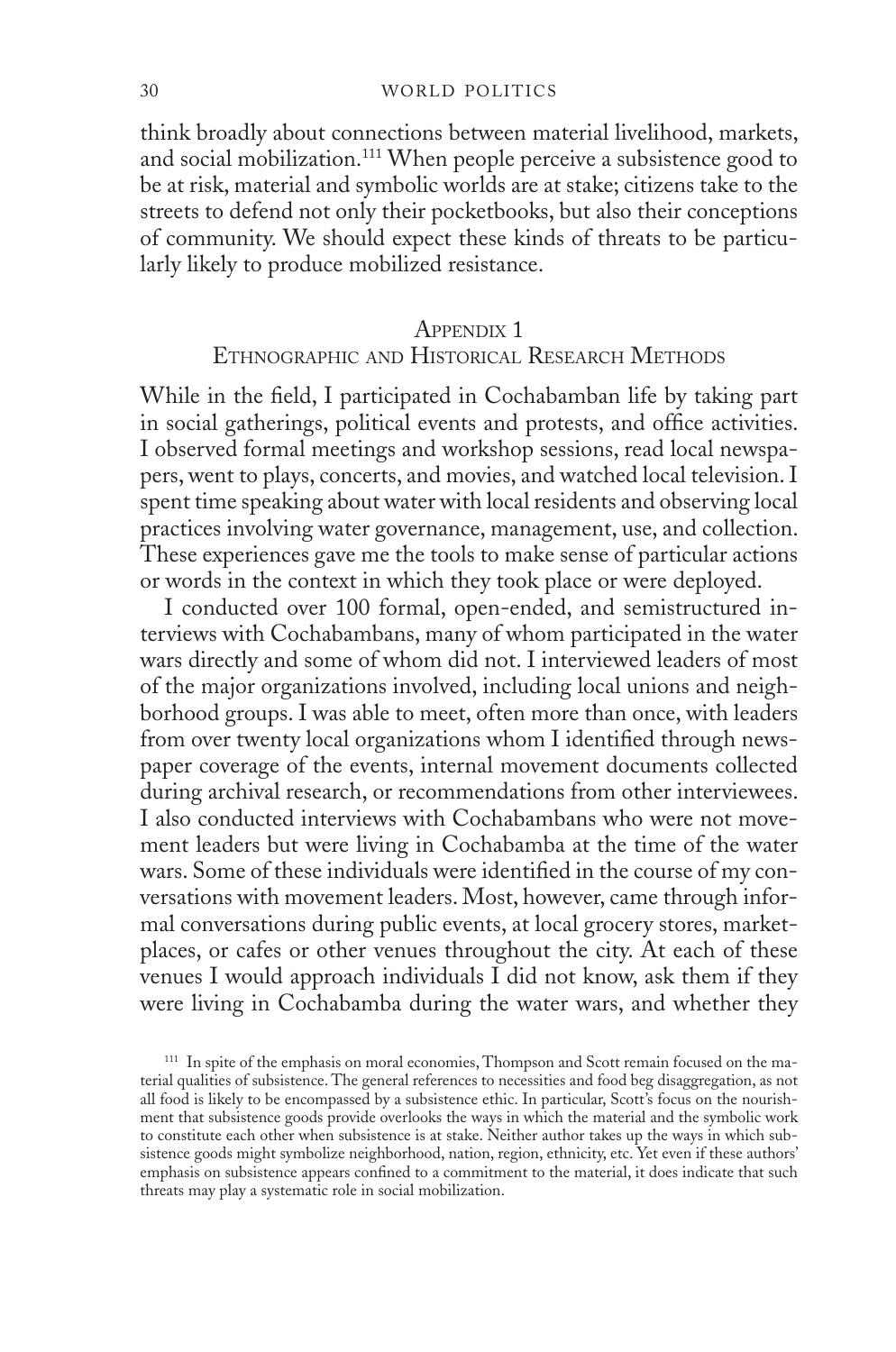would be willing to speak with me about their experiences. I identified event participants and nonparticipants for interviews in this manner.

Historical research included analysis of written materials (for example, newspapers, pamphlets, movement documents, and scholarly works); recorded speeches; and films produced during and prior to the mobilizations. I read all of the coverage of the water privatization process and the water wars in two national newspapers, *Presencia* and *La Razon*, and two Cochabamba papers, *Opinión* and *Los Tiempos.* I read Cochabamba print media (including *Opinión* and *Los Tiempos*) from the two decades prior to the water waters looking for water-related coverage specifically. My observations of lived experiences in 2008 and 2010 helped me to interpret these earlier texts, to understand the work that particular words or phrases may have been doing in movement slogans, or the ways in which particular symbols worked to generate unity on the streets.

That I was not in Cochabamba before and during the events of the water wars posed particular challenges. The protests unsettled water's meanings in the region and each new phase of the mobilization produced new languages, conceptions, and relationships. I therefore relied heavily on documents produced, utterances made, and images deployed during or before the protest events. Newspaper accounts, film footage (including a number of documentaries produced in Bolivia prior to the protests), scholarly works, and other written texts proved particularly useful. For analysis of the movement, I relied heavily on media coverage and film footage produced at the time. While in some cases I used these sources to understand who was at a particular meeting or when it happened, most often I used the texts in an interpretive fashion. I analyzed the words or images deployed and tried to understand the work those words or images were doing in the context in which they were used. Knowing what a placard said, who held it, and what they were doing when they did, allowed me to interpret what it meant in that particular context.

 Many of the practices around water access in Cochabamba, including how it was managed and distributed, changed little from the pre– water war days to the time of my field work—a span of about eight years. As a consequence, I was able to supplement material produced prior to the water wars with interviews and participant observation. For example, I was able to attend meetings of water governance councils where they discussed the same kinds of routine challenges and daily operations that they might have encountered eight to ten years prior.

I employed three strategies to address additional inferential chal-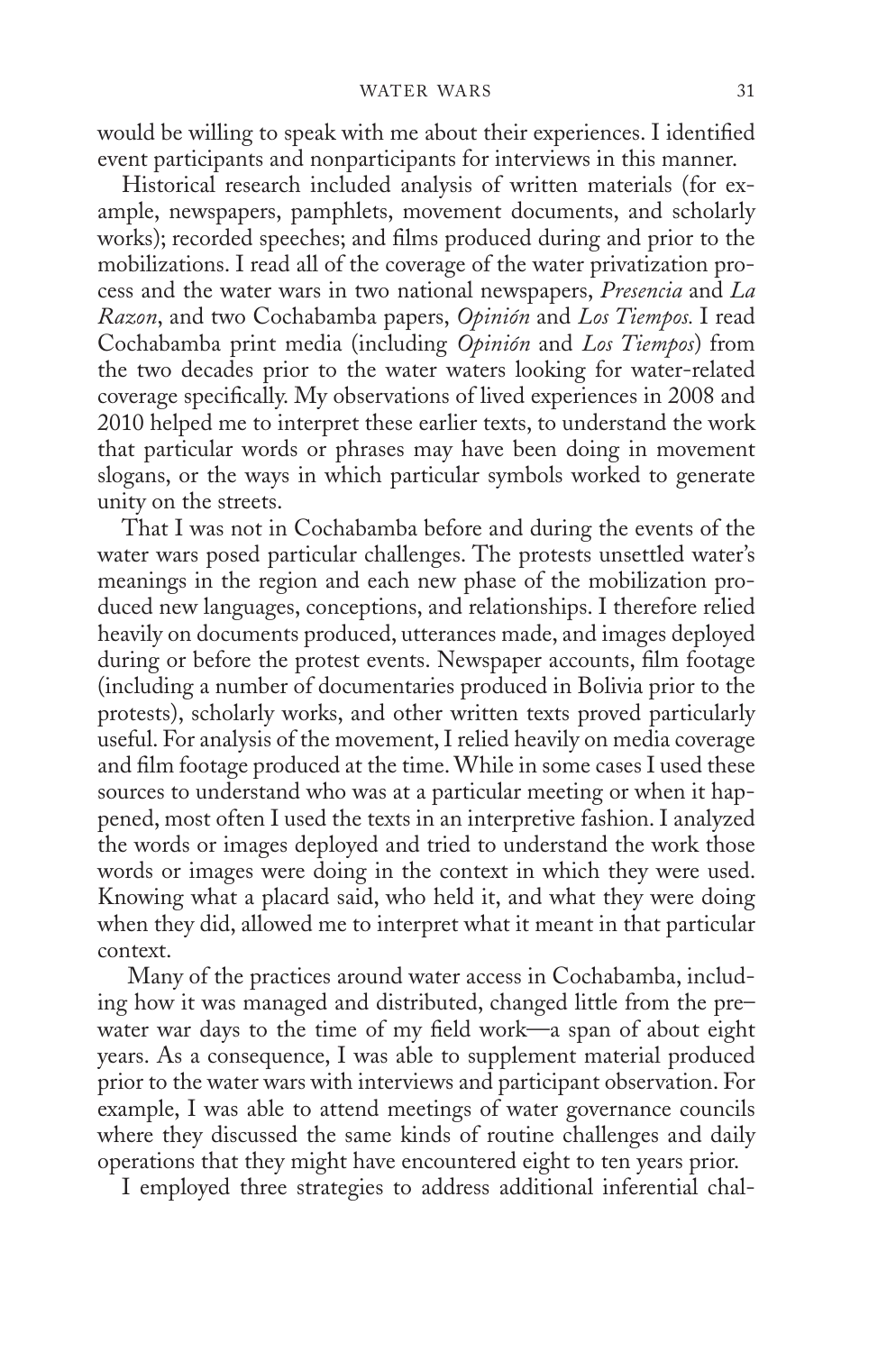#### 32 world politics

lenges. First, I looked to the work performed by discourses, both those that emerged during the movement itself and those of actors as they recalled the events, to make the movements intelligible. In fact, whether a source "misremembered" is largely unimportant to the interpretive component of the analysis conducted here. How sources remember their experiences sheds light on what those experiences meant and the work they do in the source's understanding of the world. These are far more important than the facts of what may or may not have happened on a given day. Second, when attempting to piece together a sequence of events or actions, I strove to determine the credibility of sources by thinking about any incentives they might have had to lie intentionally. For government officials and movement leaders, as opposed to participants, this was particularly interesting. Their responses often ran counter to what I might have expected had the actors intended to misrepresent or knowingly alter accounts of events. In such cases, I found answers particularly credible. Third, when I did rely on newspapers and interviews to reconstruct a sequence of events, I made sure to corroborate facts from accounts in more than once source. Most notably, whether the statements of interviewees are true is often less important than what they signal about dynamics of the protest movements and the subjects' relationship with water.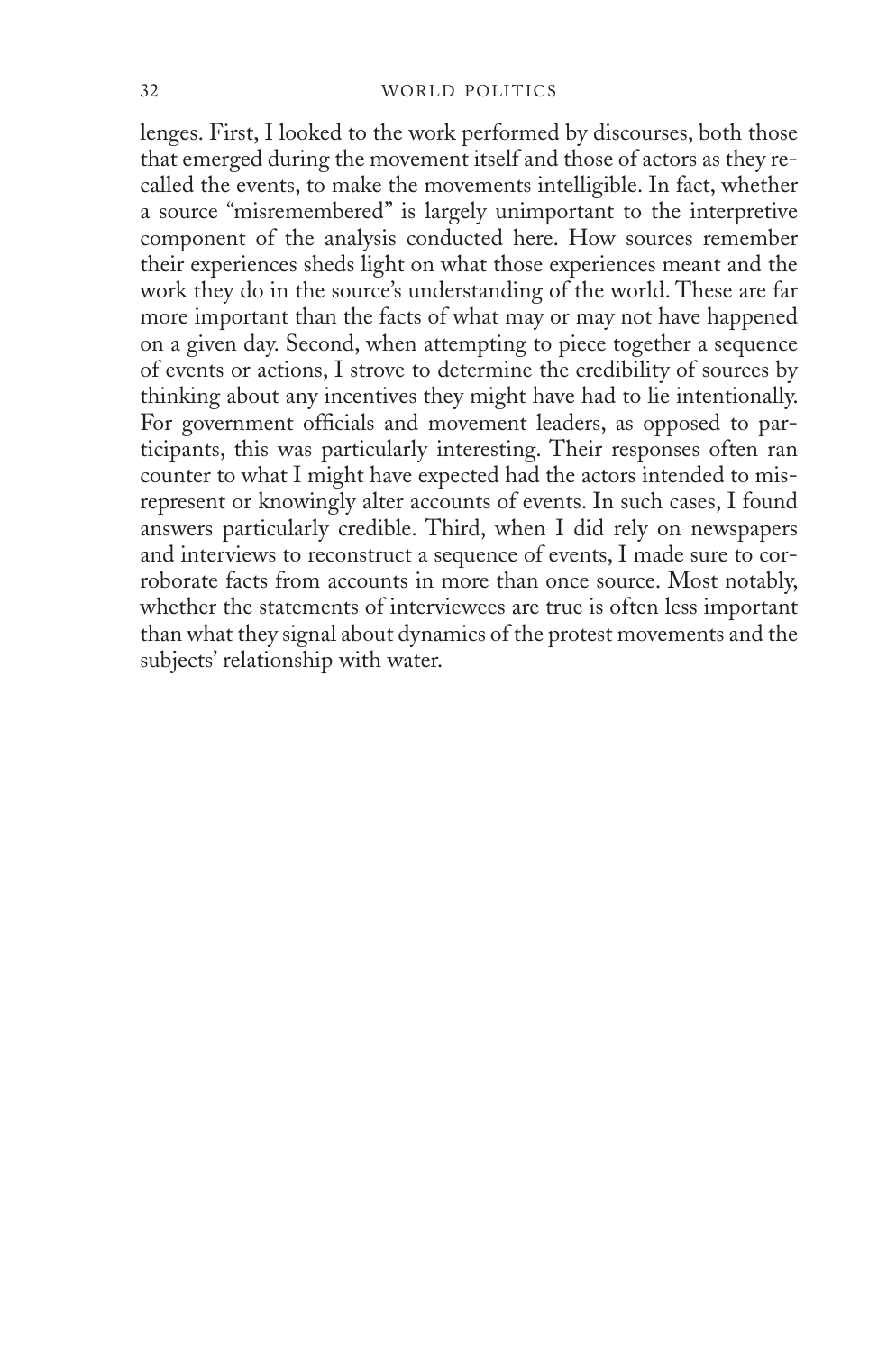

APPENDIX<sub>2</sub> SEQUENCE OF EVENTS IN COCHABAMBA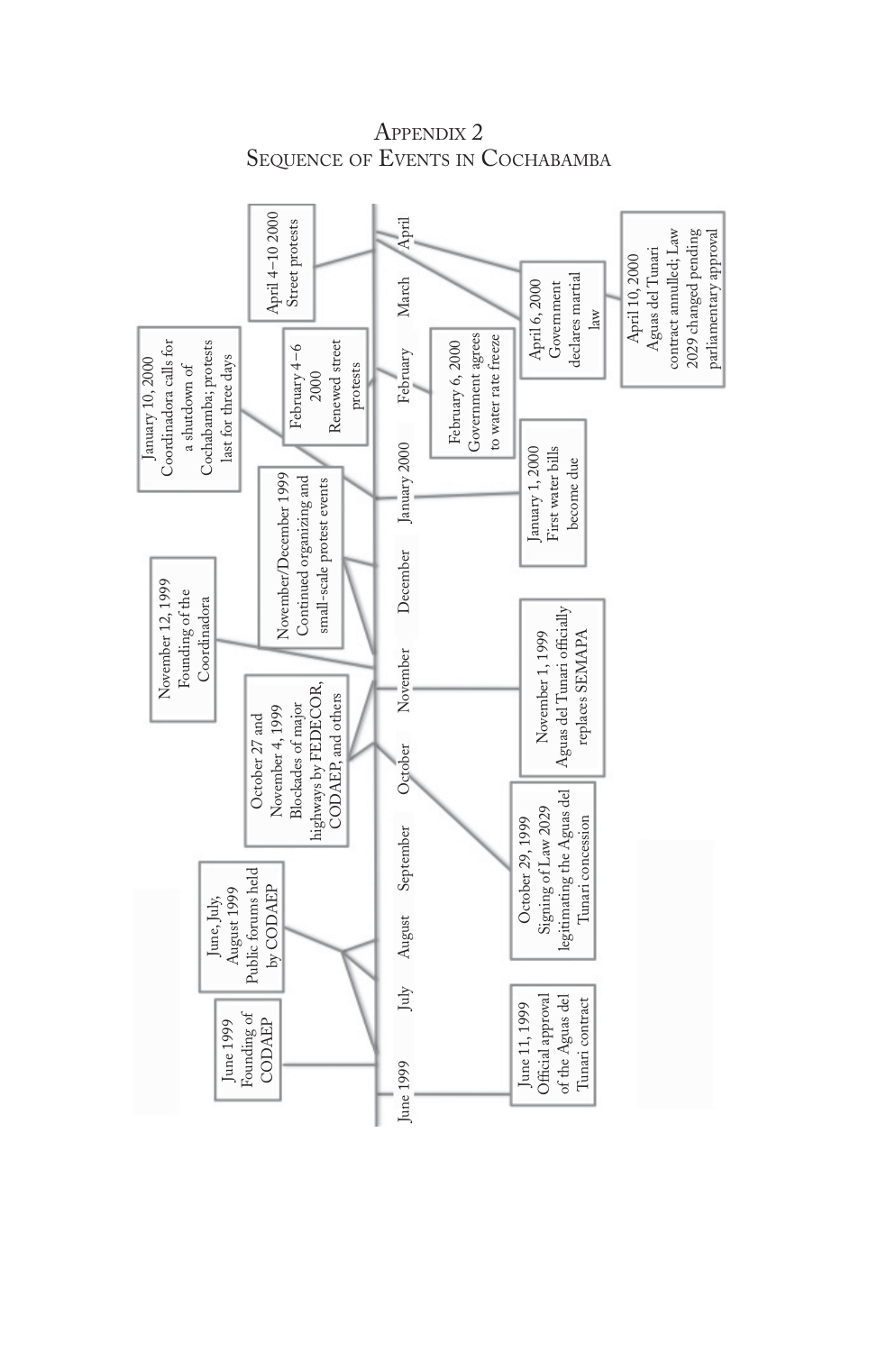#### **REFERENCES**

- Agüero, Felipe, and Jeffrey Stark, eds. 1998. *Fault Lines of Democracy in Post-Transition Latin America.* Coral Gables, Fla.: North-South Center Press/University of Miami. Distributed by Lynne Rienner Publishers.
- Albro, Robert. 2005. "The Water is Ours, Carajo! Deep Citizenship in Bolivia's Water War." In June Nash, ed., *Social Movements: An Anthropological Reader.*  Malden, Mass.: Blackwell Publishing.
- Aminzade, Ronald. 2001. *Silence and Voice in the Study of Contentious Politics.*  Cambridge, UK: Cambridge University Press.
- Anderson, Benedict R. O'G. 1991. *Imagined Communities: Reflections on the Origin and Spread of Nationalism,* rev. and extended ed. London, UK: Verso.
- Arce, Moises, and Paul T. Bellinger, Jr. 2007. "Low Intensity Democracy Revisited: The Effects of Economic Liberalization on Political Activity in Latin America." *World Politics* 60, no. 1 (October): 97–121.
- Assies, Willem. 2003. "David versus Goliath in Cochabamba: Water Rights, Neoliberalism and the Revival of Social Protest in Bolivia." *Latin American Perspectives* 30, no. 3 (May): 14–36.
- Auyero, Javier. 2007. *Routine Politics and Violence in Argentina: The Gray Zone of State Power.* Cambridge, UK: Cambridge University Press.
- Bakker, Karen J. 2003. *An Uncooperative Commodity: Privatizing Water in England and Wales.* Oxford, UK: Oxford University Press.
- Benford, Robert, and David Snow. 2000. "Framing Processes and Social Movements: An Overview and Assessment." *Annual Review of Sociology* 26, August: 611–39.
- Bourdieu, Pierre, and John B. Thompson. 1991. *Language and Symbolic Power.*  Cambridge, Mass.: Harvard University Press.
- Brubaker, Rogers. 2004. *Ethnicity without Groups.* Cambridge, Mass.: Harvard University Press.
- Bustamante, Rocío, Elizabeth Peredo, and María Esther Udaeta. 2005. "Women in the 'Water Wars' in the Cochabamba Valleys." In Vivienne Bennett, Sonia Dávila-Poblete, and María Nieves Rico, eds., *Opposing Currents: The Politics of Water and Gender in Latin America.* Pittsburgh, Pa.: University of Pittsburgh Press.
- Butler, Judith. 1997. *Excitable Speech: A Politics of the Performative.* New York, N.Y.: Routledge.
- Calhoun, Craig. 1991. "The Problem of Identity in Collective Action." In Joan Huber, ed., *Macro-Micro Linkages in Sociology*. Newbury Park, Calif.: Sage.
- Comaroff, Jean, and John L. Comaroff. 1990. *Ethnicity, Inc.* Chicago, Ill.: University of Chicago Press.
- Cramer Walsh, Katherine. 2012. "Putting Inequality in Its Place: Rural Consciousness and the Power of Perspective." *American Political Science Review* 106, no. 3: 517–32.
- Crespo Flores, Carlos. 2003. *Water Privatisation Policies and Conflicts in Bolivia: The Water War in Cochabamba (1999–2000)*. Oxford, UK: Oxford Brookes University.
- Cusicanqui, Silvia Rivera. 1990. "Liberal Democracy and Ayllu Democracy in Bolivia: The Case of the Northern Potosí." *Journal of Development Studies* 26, no. 4: 97–121.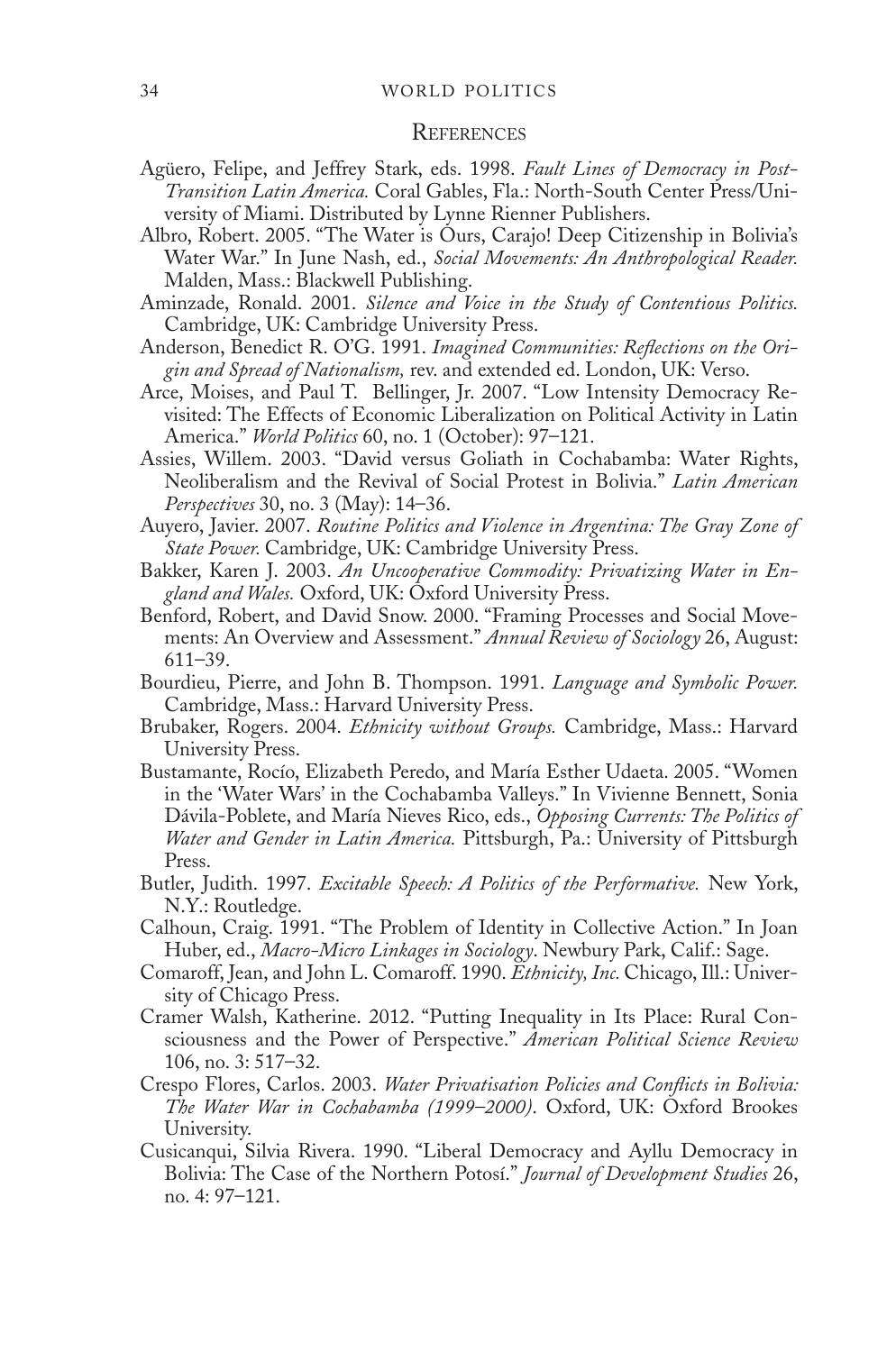- Dunkerley, James. 1984. *Rebellion in the Veins: Political Struggle in Bolivia*, 1952– 82. London, UK: Verso.
- Eckstein, Susan, and Timothy P. Wickham-Crowley. 2003. *Struggles for Social Rights in Latin America*. New York, N.Y.: Routledge.
- Edelman, Murray J. 1971. *Politics as Symbolic Action: Mass Arousal and Quiescence.*  Chicago, Ill.: Academic Press.
- Fraser, Nancy. 2013. "A Triple Movement? Parsing the Political Crisis after Polanyi." *New Left Review* 81 (May-June): 119–32.
- Friedman, Jonathan. 1990. "Being in the World: Globalization and Localization." *Theory, Culture, and Society* 7, no. 2: 311–28.
- Gamson, William A. 1992. *Talking Politics*. Cambridge, UK: Cambridge University Press.
- García, Alberto, Fernando García, and Luz Quintón. 2003. *La "Guerra del Agua": Abril de 2000, la crisis de la política en Bolivia* [The "water war:" April 2000, the crisis of politics in Bolivia]. La Paz, Bolivia: Fundación Programa de Investigación Estratégica en Bolivia.
- George, Alexander L., and Andrew Bennett. 2005. *Case Studies and Theory Development in the Social Sciences.* Cambridge, Mass.: MIT Press.
- Gerring, John. 2007. *Case Study Research: Principles and Practices.* New York, N.Y.: Cambridge University Press.
- Gill, Lesley. 2000. *Teetering on the Rim: Global Restructuring, Daily Life, and the Armed Retreat of the Bolivian State.* New York, N.Y.: Columbia University Press.
- Goffman, Erving. 1974. *Frame Analysis: An Essay on the Organization of Experience.* Cambridge, Mass.: Harvard University Press.
- Goodwin, Jeff, and James M. Jasper. 2004. *Rethinking Social Movements: Structure, Meaning, and Emotion.* Lanham, Md.: Rowman & Littlefield Publishers.
- Gould, Deborah B. 2009. *Moving Politics: Emotion and ACT UP's Fight against AIDS.* Chicago, Ill.: University of Chicago Press.
- Gould, Roger V. 1995. *Insurgent Identities: Class, Community, and Protest in Paris from 1848 to the Commune*. Chicago, Ill.: University of Chicago Press.
- Gudeman, Stephen. 2001. *The Anthropology of Economy: Community, Market, and Culture*. Malden, Mass.: Blackwell.
- Instituto Naciónal de Estadísticas. 2006. "Cochabamba: Estadisticas e Indicadores de Pobreza Según Sección Municipal, 2001." [Cochabamba: Statistics and Indicators of Poverty According to Municipal Section, 2001] Available at http://www.ine.gov.bo, accessed February 20, 2007.
- Kosek, Jake. 2006. *Understories: The Political Life of Forests in Northern New Mexico.* Durham, N.C.: Duke University Press.
- Kurtz, Marcus J. 2004. "The Dilemmas of Democracy in the Open Economy: Lessons from Latin America." *World Politics* 56, no. 2 ( January): 262–302.
- Larson, Brooke. 1998. *Cochabamba, 1550–1900: Colonialism and Agrarian Transformation in Bolivia,* exp. ed. Durham, N.C.: Duke University Press.
- Laurie, Nina, and Simon Marvin. 1999. "Globalisation, Neoliberalism, and Negotiated Development in the Andes: Water Projects and Regional Identity in Cochabamba, Bolivia." *Environment and Planning* A 31, no. 8 (August): 1401–15.
- Lofland, John. 1996. *Social Movement Organizations: Guide to Research on Insurgent Realities*. New York, N.Y.: Aldine de Gruyter.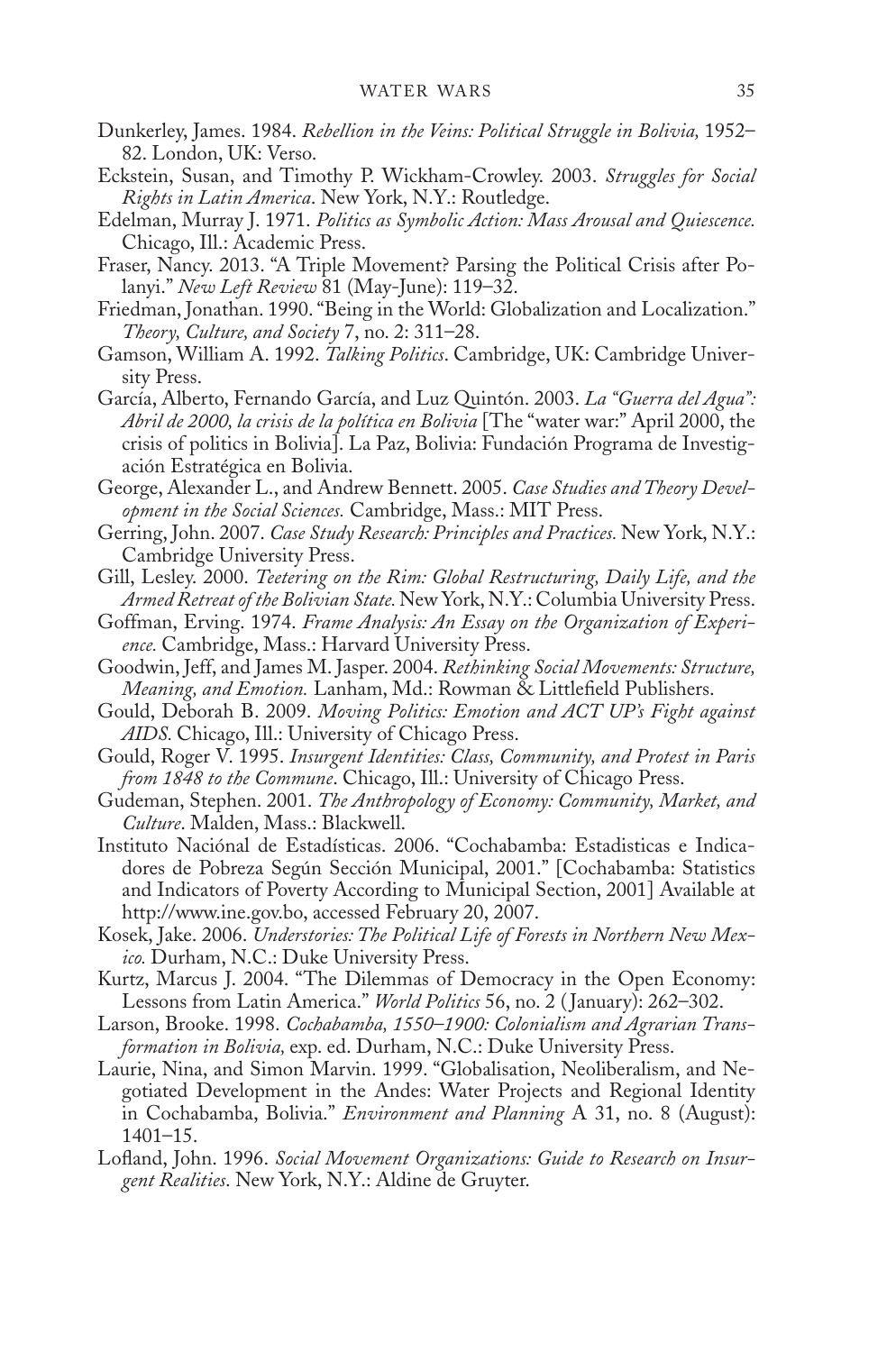- Loveman, Mara. 1998. "High-Risk Collective Action: Defending Human Rights in Chile, Uruguay, and Argentina." *American Journal of Sociology* 104, no. 2 (September): 477–525.
- McAdam, Doug. 1999. *Political Process and the Development of Black Insurgency, 1930–1970*, 2nd ed. Chicago, Ill.: University of Chicago Press.
- McAdam, Doug, John D. McCarthy, and Mayer N. Zald. 1996. *Comparative Perspectives on Social Movements: Political Opportunities, Mobilizing Structures, and Cultural Framings.* Cambridge, UK: Cambridge University Press.
- McAdam, Doug, Sidney G. Tarrow, and Charles Tilly. 2001. *Dynamics of Contention.* Cambridge, UK: Cambridge University Press.
- Noakes, John A., and Hank Johnston. 2005. "Frames of Protest: A Road Map to a Perspective." In Hank Johnston and John A. Noakes, eds., *Frames of Protest: Social Movements and the Framing Perspective.* Lanham, Md.: Rowman & Littlefield.
- Olivera, Oscar. 2004. *Cochabamba! Water War in Bolivia.* Cambridge, Mass.: South End Press.
- Ostrom, Elinor. 1990. *Governing the Commons: The Evolution of Institutions for Collective Action.* Cambridge, UK, and New York, N.Y.: Cambridge University Press.
- Oxhorn, Philip, and Graciela Ducatenzeiler. 1998. *What Kind of Democracy? What Kind of Market? Latin America in the Age of Neoliberalism.* University Park, Pa.: Pennsylvania State University Press.
- Parkinson, Sarah. 2013. "Organizing Rebellion: Re-thinking High Risk Mobilization and Social Networks in War." *American Political Science Review* 107, no. 3 (August): 418–32.
- Pearlman, Wendy. 2013. "Emotions and the Microfoundations of the Arab Uprisings." *Perspectives on Politics* 11, no. 2 ( June): 387–409.
- Peredo, Carmen, Carlos Crespo Flores, and Omar Fernández. 2004. *Los regantes de Cochabamba en la guerra del agua: Presión social y negociación* [The irrigators of Cochabamba in the water war: social pressure and negotiation]. Cochabamba, Bolivia: Centro de Estudios Superiores Universitarios–Universidad Mayor de San Simón.
- Perreault, Tom. 2008. "Custom and Contradiction: Rural Water Governance and the Politics of Usos y Costumbres in Bolivia's Irrigators' Movement." *Annals of the Association of American Geographers* 98, no. 4 (September): 834–54.
- Polanyi, Karl. 2001. *The Great Transformation: The Political and Economic Origins of Our Time,* 2nd ed. Boston, Mass.: Beacon Press.
- Rabinow, Paul, and William M. Sullivan. 1987. *Interpretive Social Science: A Second Look.* Berkeley, Calif.: University of California Press.
- Rioja Vasquez, Oswaldo. 2002. *La Guerra del Agua*. Documentary. Cochabamba, Bolivia.
- Schelling, Thomas C. 1960. *The Strategy of Conflict.* Cambridge, Mass.: Harvard University Press.
- Schwartz-Shea, Peregrine, and Dvora Yanow. 2012. *Interpretive Research Design: Concepts and Processes.* New York, N.Y.: Routledge.
- Scott, James C. 1976. *The Moral Economy of the Peasant: Rebellion and Subsistence in Southeast Asia.* New Haven, Conn.: Yale University Press.